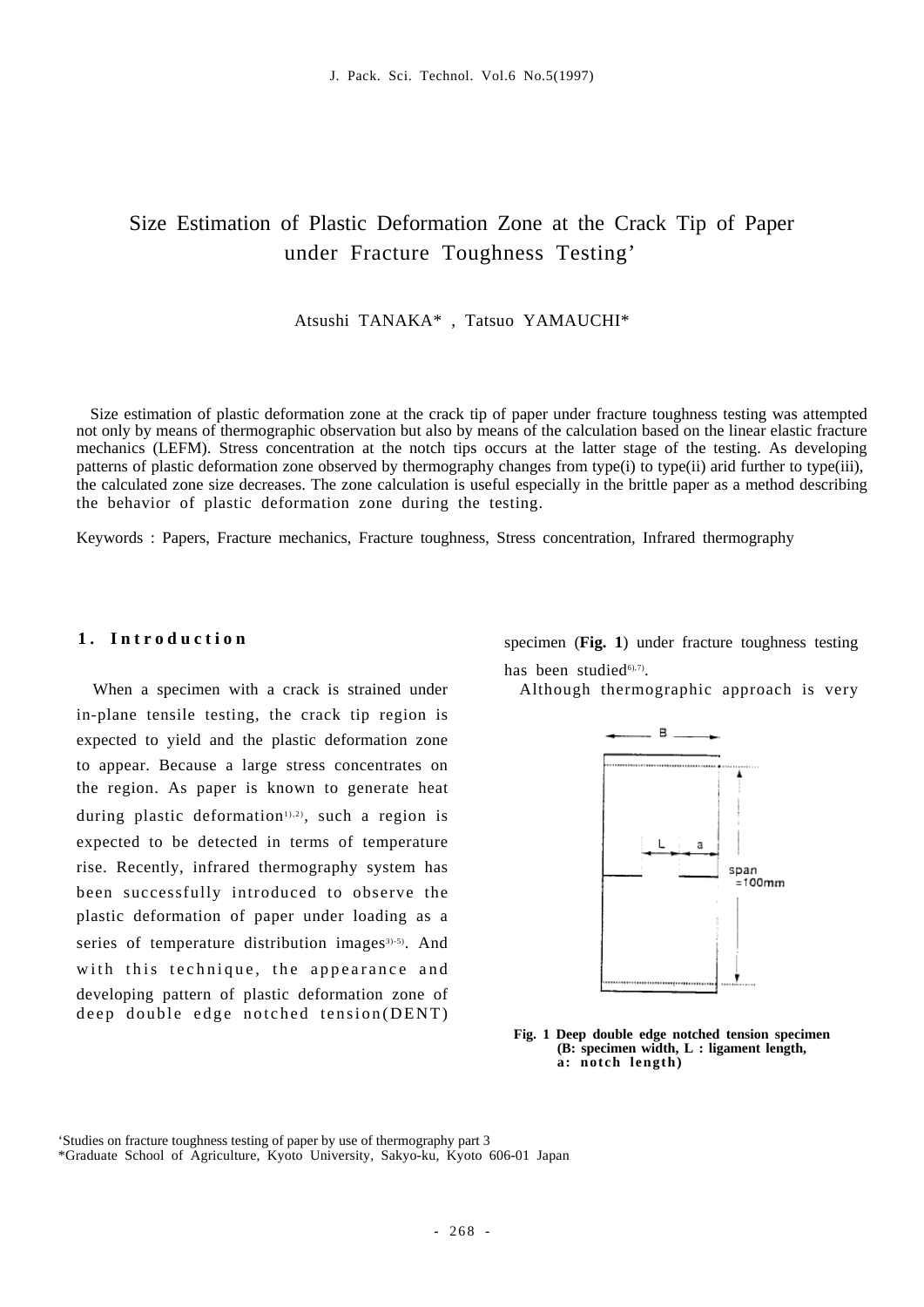useful for the estimation of plastic deformation zone, the zone calculation based on the "linear elastic fracture mechanics (LEFM)" is further able to provide the basic knowledge of fracturing mechanism of paper in more detail.

In the present study, plastic deformation zone at or around notch tips during the fracture testing and those in various commercial papers at the maximum load were estimated by the calculation based on LEFM and by the thermographic observation, in order to clarify the stress concentration at the notch tips and the following development of plastic deformation zone.

## **2. Theory of Plastic Deformation Zone Estimation 8),9)**

Theoretically, stress at the crack tip under in-plane tensile stress is infinite for a perfect elastic material. However for most materials, the region around the crack tip yields and plastic deformation zone appears. Although calculating the precise shape of this zone is complicated, its



**Fig. 2 Schematic image of stress distribution at the crack tip region**

size in the direction of crack propagation can be approximated easily.

Schematic image at the crack tip is shown in **Fig. 2**. According to LEFM, stress in y-direction on the x-axis is represented as a function of the distance from the crack tip (x) under elastic condition as follow.

$$
\sigma y = \frac{K}{\sqrt{2\pi x}}
$$
 (1)

This is shown as a broken line in **Fig. 2**. And **K** is the stress intensity factor which characterizes the elastic stress field near the crack tip, and calculated as follow under remotely-applied tensile stress σ.

$$
K = \sigma \sqrt{\pi a} F(\xi) \tag{2}
$$

 $F(\xi)$  is a shape correction factor, and given as follow for DENT specimen (Fig. 1) after Tada<sup>10)</sup>.

$$
F(\xi)=\left\{1+0.122\cos^4\!\left(\frac{\pi\xi}{2}\right)\right\}\!\sqrt{\frac{2}{\pi\xi}\tan\!\left(\frac{\pi\xi}{2}\right)}\ \ \, (3)
$$

where  $\xi$  is the ratio of total crack length (2a) to width (B), i.e.  $\xi = 2a/B$ .

> Differing from a perfect elastic material, in the case of elasticplastic material like paper under in-plane stress condition, the region of  $0 \le x \le R$  is considered to be plastically deformed and  $\sigma_y$  is approximately equal to the yield stress ( $\sigma$  vs). The stress distribution is now represented by the solid line (**Fig. 2**). Supposing the distance between the crack tip and the point satisfying  $\sigma_y = \sigma_{ys}$  (on the broken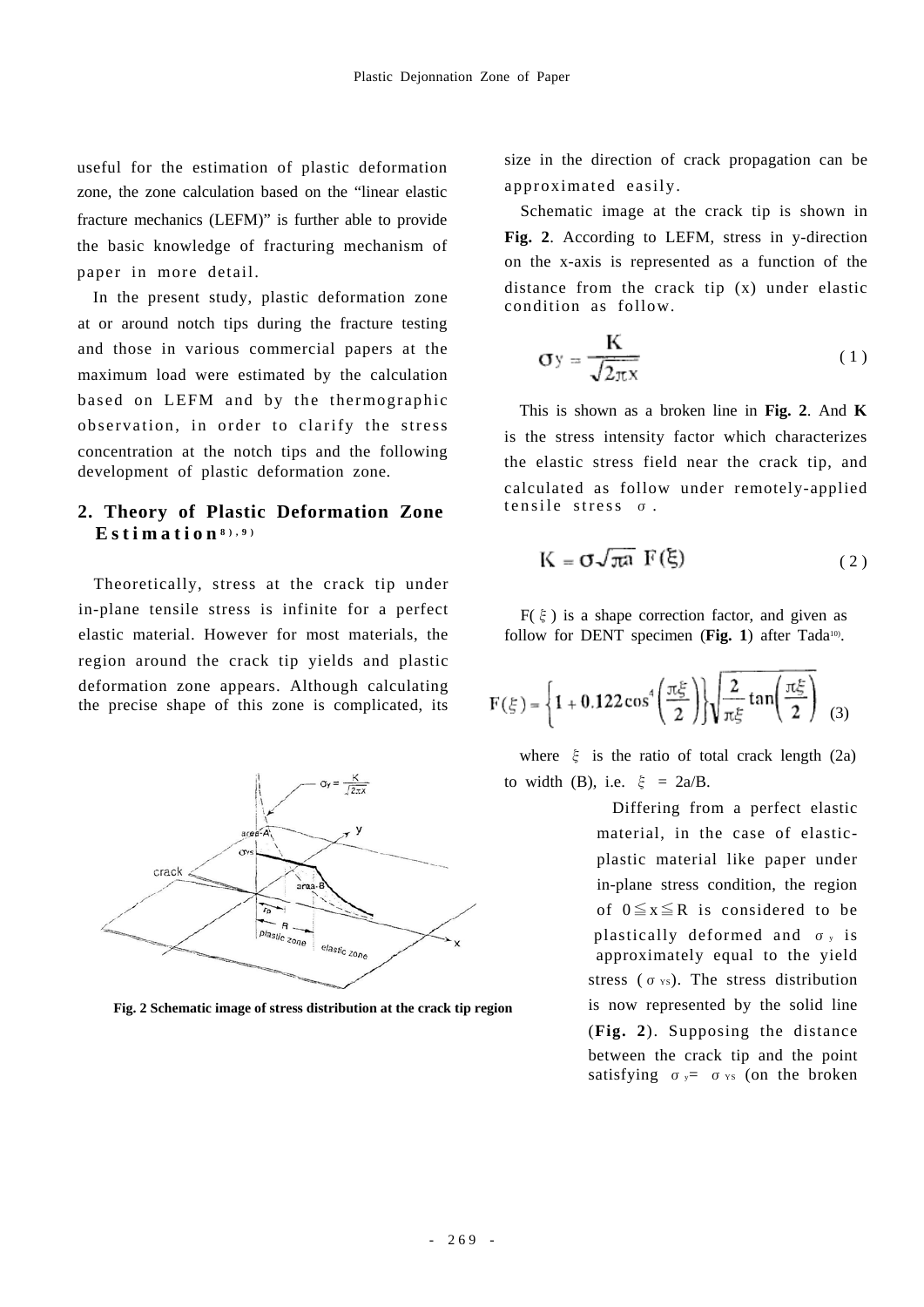line in Fig. 2) as  $r_{P}$ ,

$$
\sigma_{YS} = \frac{K}{\sqrt{2\pi}\Gamma_P} \tag{4}
$$

is obtained from eq.(l)- And re is calculated as  $f \circ 11 \circ w$ .

$$
\mathbf{r}_{\mathbf{p}} = \frac{1}{2\pi} \left(\frac{\mathbf{K}}{C_{\text{YS}}}\right)^2 \tag{5}
$$

Then area-A, the sum of stress from  $x=0$  to  $x=r<sub>P</sub>$ , is calculated as follow.

area-A = 
$$
\int_0^{\mathbf{r}_p} \left( \frac{\mathbf{K}}{\sqrt{2\pi x}} - \sigma_{\text{YS}} \right) dx
$$
  
\n= 
$$
\sqrt{\frac{2\mathbf{r}_p}{\pi}} \mathbf{K} - \sigma_{\text{YS}} \mathbf{r}_p
$$
  
\n= 
$$
\sqrt{\frac{2\mathbf{r}_p}{\pi}} \sqrt{2\pi \mathbf{r}_p \sigma_{\text{YS}}^2} - \sigma_{\text{YS}} \mathbf{r}_p
$$
  
\n= 
$$
\sigma_{\text{YS}} \mathbf{r}_p
$$
 (6)

Now area-A and area-B should be equal, because the area beneath the broken line and that beneath the solid line must be equal under the same external stress. Supposing that the stress distribution of the  $x \ge R$  region after yielding (solid line) is approximately equal to the  $x \ge r_P$ part of the broken line, area-B is calculated as  $f \circ 11 \circ w$ 

$$
\mathbf{area} \cdot \mathbf{B} = \sigma_{YS} (\mathbf{R} - \mathbf{r}_P) \tag{7}
$$

Thus in order to satisfy area-B=area-A=  $\sigma$  vsr<sub>P</sub>,

R should be equal to  $2r_{P}$ , i.e.

$$
\mathbf{R} = 2\mathbf{r}_{\mathbf{p}} = \frac{1}{\pi} \left( \frac{\mathbf{K}}{\sigma_{\text{YS}}} \right)^2 \tag{8}
$$

After all, R is in proportion to  $K^2$ , i.e.  $\sigma^2$ . In the practical use, the shape of the plastic deformation zone can be considered as a circle circumscribing to the notch tip with the diameter of  $R(=2r_P)^9$ . It must be noted that this approximation can be applied essentially in the case of "small scale yielding"<sup>11),12)</sup>, i.e. plastic deformation zone size should be small enough in comparison with crack length.

### **3 . E x p e r i m e n t a l**

#### **3 . 1 M a t e r i a l s**

Various machine-made papers (sack paper from unbleached kraft pulp, machine grazed paper, newsprint paper, and filter paper), studied in the previous report<sup>7</sup>, were also employed in this study. Their basic properties in both machine and cross machine directions are given in **Table 1**.

A series of DENT specimens (**Fig. 1**) with widths of varying from 3 to 63 mm (9 steps) and with span length of 100mm were prepared. Ligament length (L), distance between double

|                                  | UKP-sack |      | Machine grazed |      | Newsprint | Filter |      |      |
|----------------------------------|----------|------|----------------|------|-----------|--------|------|------|
|                                  | MD       | CD   | MD             | ĊD   | MD        | CD     | MD   | СD   |
| Basis weight, $q/m^2$            | 47       | 47   | 41             | 41   | 40        | 40     | 100  | 100  |
| Thickness , $\mu$ m              | 70       | 70   | 55             | 55   | 66        | 66     | 174  | 174  |
| Sheet density, kg/m <sup>3</sup> | 670      | 670  | 745            | 745  | 611       | 611    | 575  | 575  |
| Tensile index, Nm/g              | 79.4     | 33.9 | 83.3           | 25.6 | 75.0      | 22.6   | 29.0 | 18.9 |
| Elongation at failure, %         | 1.0      | 3.0  | 1.8            | 2.7  | 1.5       | 2.2    | 1.7  | 2.9  |
| 0.2% offset yield stress . Nm/g  | 77.8     | 20.9 | 58.1           | 18.3 | 60.0      | 16.1   | 22.3 | 12.6 |
| Elastic modulus . GPa            | 8.3      | 2.3  | 8.1            | 2.6  | 5.5       | 1.4    | 3.1  | 1.7  |

Table 1 Basic properties of the samples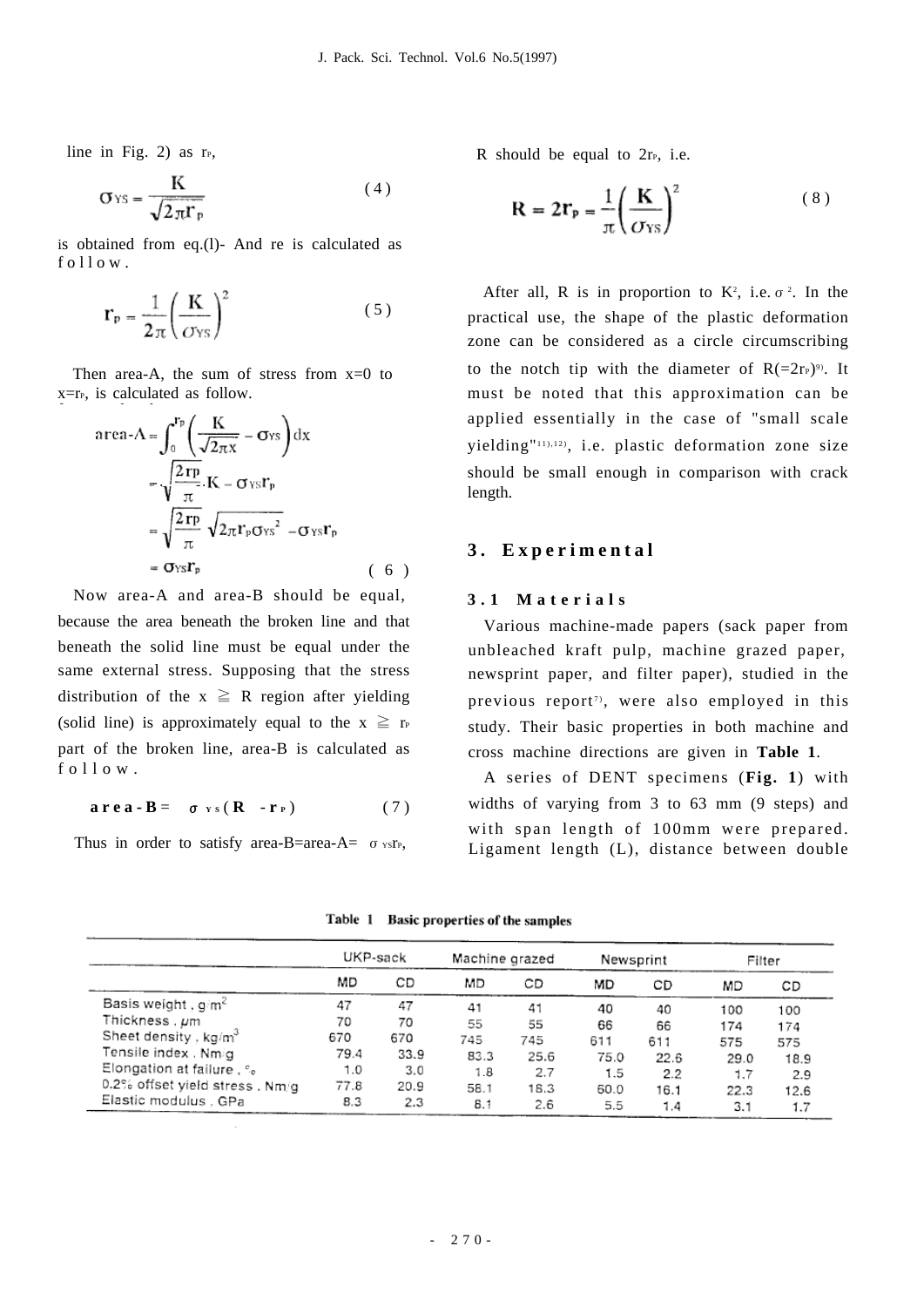notches, was 1/3 of the specimen width for the essential work of fracture toughness testing6 Every specimen was cautiously notched with a

virgin blade using a special transparent guide bar with a scale.

3.2 Instrumentation

The fracture toughness testings were made with a pair of line-type clamps mounted on an Instron type tensile testing machine(Shimadzu Auto-graph AGS-100) with a span distance of 100mm and crosshead speed of lOmm/min. This pair of clamps are connected with guide bars, which makes the strict plane stress loading possible. The thermography system (NEC-San ' ei Thermo-tracer 6T62) was set up to observe around the notched area with a close-up lens. The minimum spot size to be detected on the temperature distribution images is 0.1mm. Details of the experimental conditions were the same as those described in the previous reports6 7 All testings were made at the standard atmosphere.

- 4. Results and Discussion
- 4.1 Classifying the Developing Pattern of

Plastic Deformation Zone by Thermography According to the previous study using thermography7 , developing patterns of plastic deformation zone have been classified into three large types (Fig. 3);

type(i) ; appearing whole through the ligament in a vague manner and developing into a circular (or oval) zone even before or at the maximum load p o i n t

- type(ii) ; appearing from both notch tips and amalgamating into a circular (or oval) zone after the maximum load p o i n t .
- type(iii) ; appearing from both notch tips and not amalgamating together until the final s h e e t

failure.

Plastic deformation of type(ii) and type(iii) is essentially that around crack tips, but plastic deformation of type(i) is essentially that between crack tips. The results of classification for all specimens tested are shown in Table 2. The classification depends on specimen kind, tensile direction, and ligament length. Generally, specimen having smaller L tends to belong to type(i). And it comes to belong to type(ii) and further type(iii) in the same paper as L increases. Among the three, plastic deformation zones of type(ii) and type(iii) specimens are limited around the notch tips up to the maximum load point.

4.2 Change of Calculated Plastic Deformation Zones and the Corresponding Temperature Distribution Images during Straining

Typical example of successive images of calculated plastic deformation zones given by eq.(8) and close-up temperature distribution images given by thermography are shown in Fig. 4-1 for UKP-sack paper (MD/L=5mm), and the corresponding load-displacement relationship is given in Fig.4-2. This specimen belongs to type(iii), which satisfies "small scale yielding condition all through the testing. The initial location of the specimen with notches is superimposed with white lines on temperature di ib i i (Fi 4 l) T l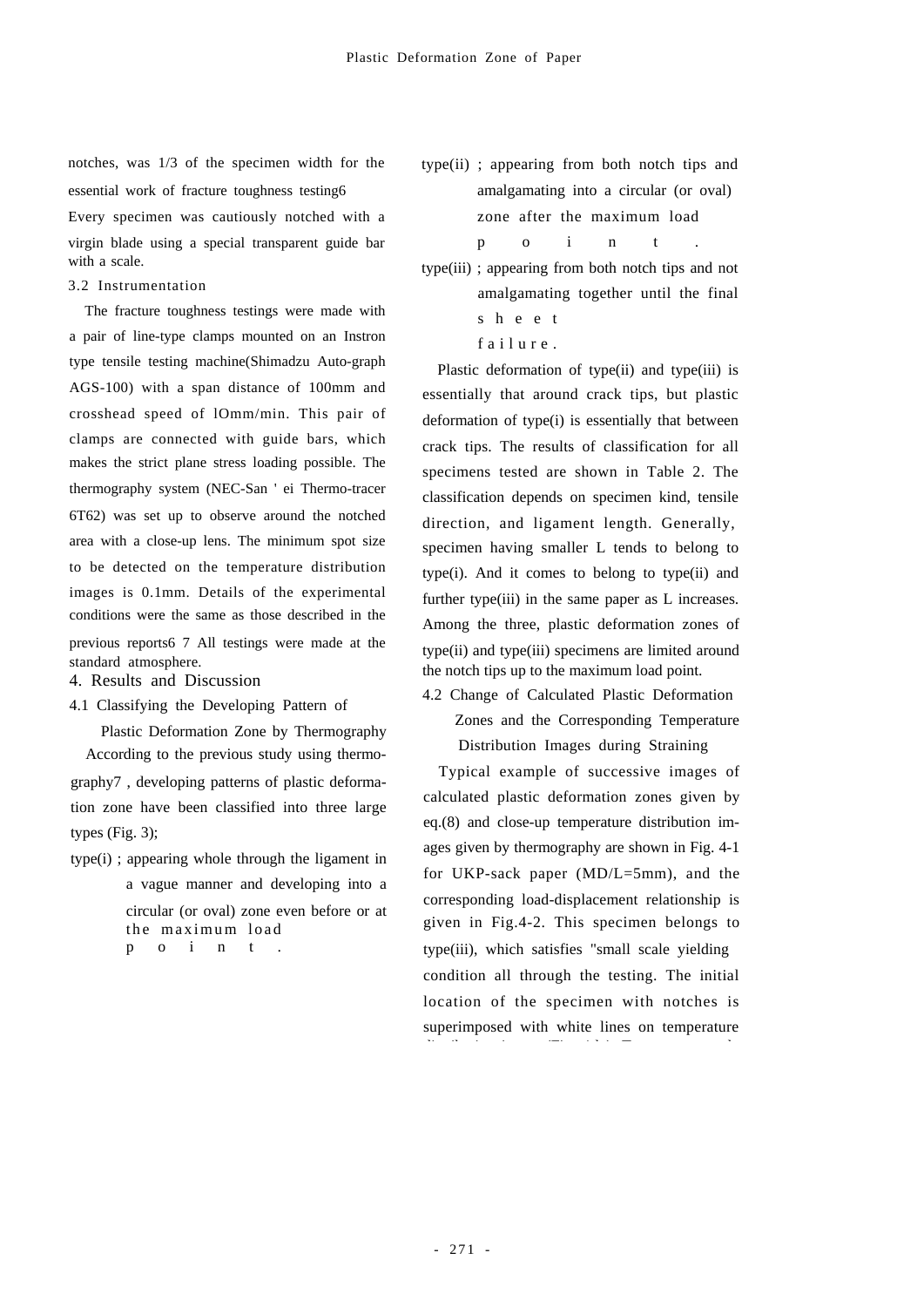

Typical three developing patterns of the plastic deformation zone<sup>?)</sup><br>(a: before straining, b: before the maximum load point, c: at the Fig. 3 maximum load point, d: just before final sheet failure)



A series of calculative images of plastic deformation zone (left), and close-up temperature distribution Fig. 4-1 images (right) for UKP-sack paper (MD /L:5mm); (a)-(h) correspond to the positions on the loaddisplacement curve in Fig. 3-2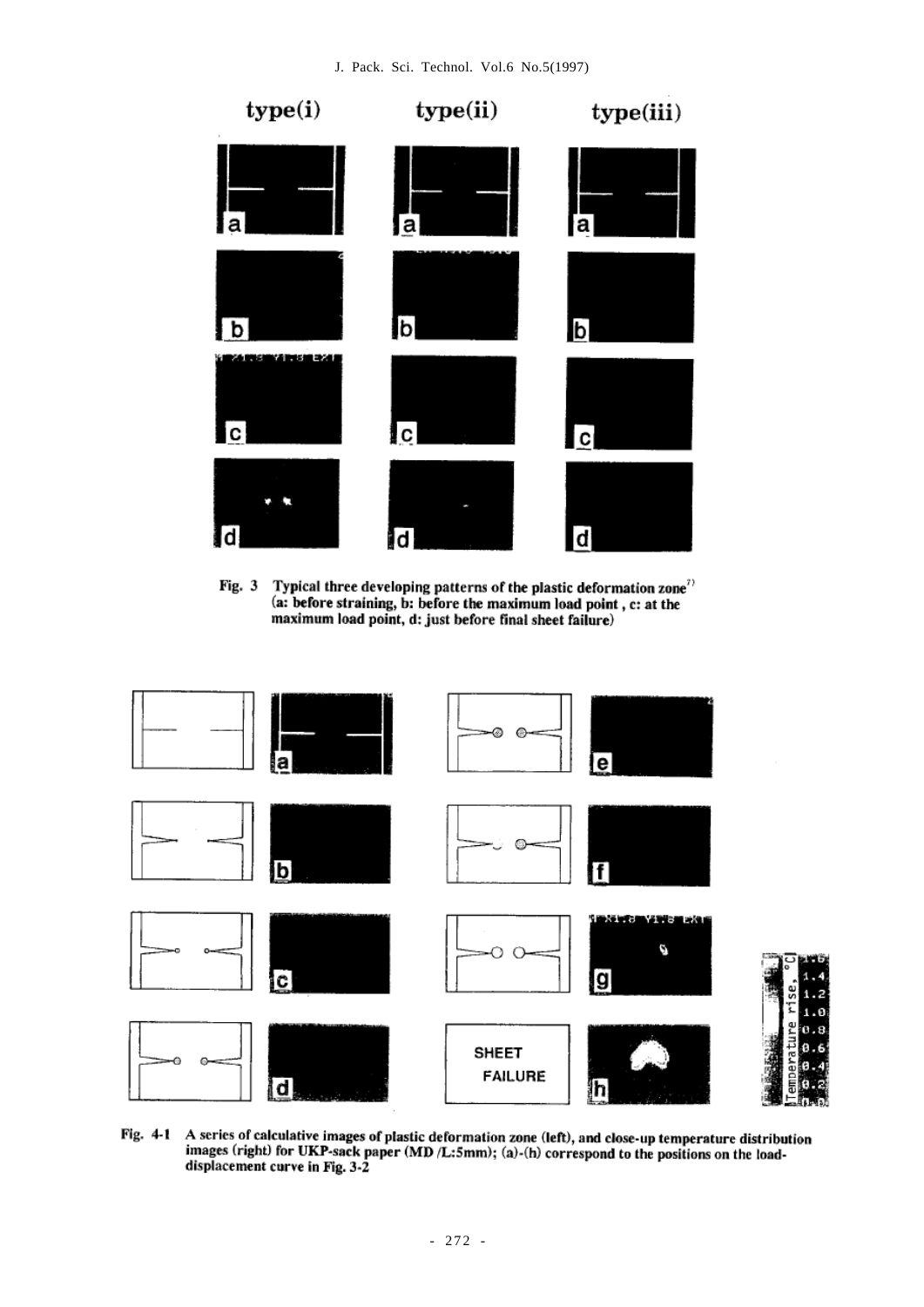



is graduated by temperature rise compared with initial average temperature of specimen. In the calculation based on LEFM, crack is assumed to initiate at the maximum load point. And 0.2% offset yield stress was used for  $\sigma_{YS}$  instead of the yield stress, as paper material does not show a clear yielding  $point<sup>13</sup>$ .

As mentioned in the introduction, it has turned out that heat generation region is stressed to the level of plastic deformation<sup>1)-5)</sup>. So that stress concentration can be discussed by temperature distribution images.

Calculative estimation indicates the mono-



**Fig. 5 Calculative images of plastic deformation zone (left) and close-up temperature distribution images (right) for specimens with L:13mm. Frame with dotted line in the left image shows the corresponding position of the right image**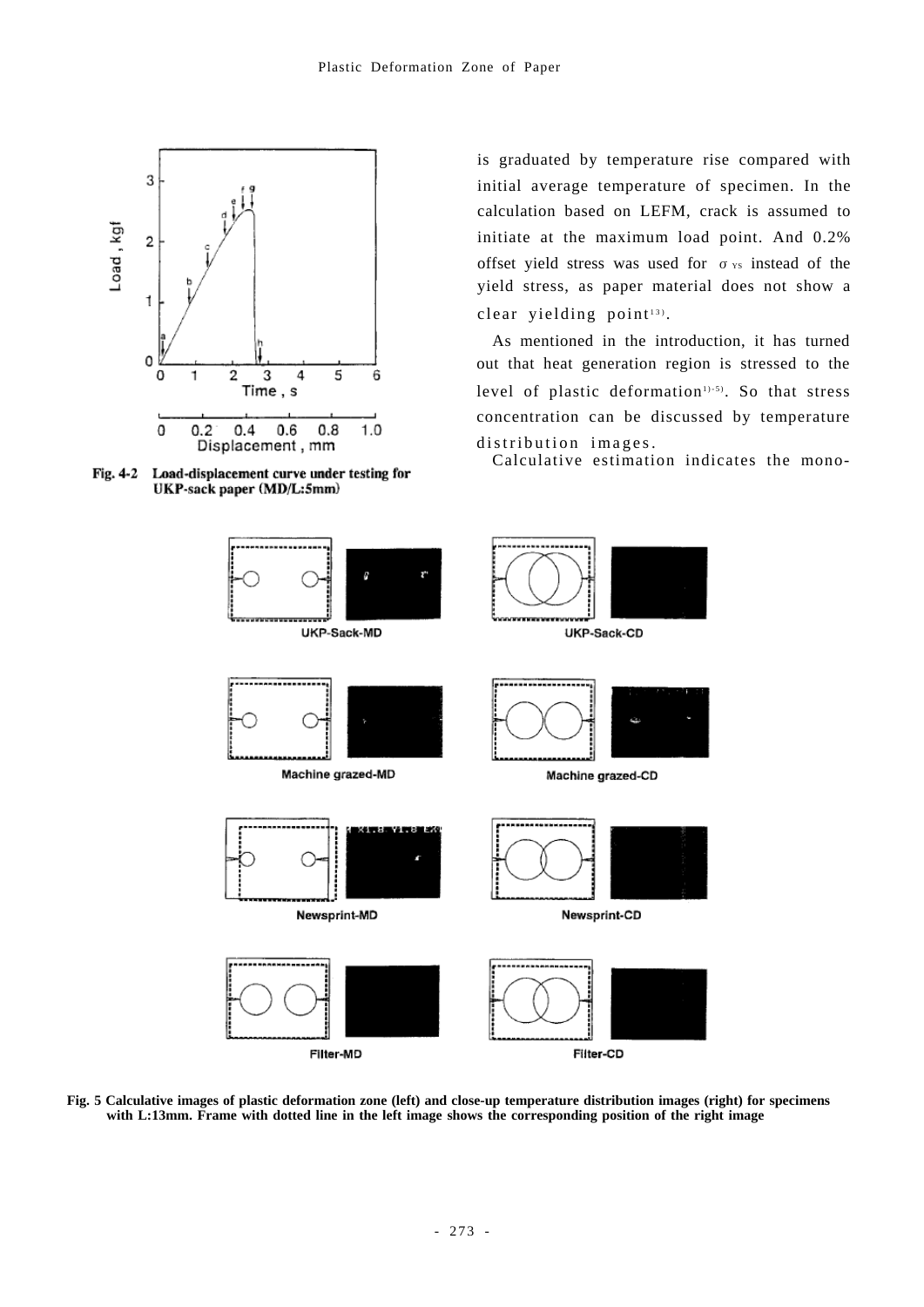tonous increase of the plastic deformation zone up to **e** point as the load increases. And from **e** to **g** point it does not increase so much due to little increase of the load, that is, the size is in proportion to the square of stress  $(\sigma^2)$  as mentioned above. On the other hand, temperature distribution images do not always agree with them. No heat generation is seen around the notch tips in the initial period of straining (**a**, **b**, **c**, **d** point). Then heat generation zone appears at halfway through the plastic deformation region in the load-displacement curve (**e** point) ; blue colored spots whose temperature is higher than that of the surroundings appear in a concentrated manner. And from e point to the maximum load point, heat generation zone increases their area (**f**, **g** point). The final sheet failure occurs soon after the maximum load point (**h** point). The heat generation at the crack tip only at the latter stage of straining was also observed in the single edge notched specimen<sup>3</sup>).

According to the LEFM theory, stress should

concentrate at the crack tip from the early stage of straining as shown in **Fig. 4-1** (calculative images of plastic deformation zone). However actually, stress concentration shown as plastic deformation zone, i.e. heated zone, has been observed at the latter stage of straining. These findings suggest that stress of paper materials hardly concentrates up to some level of straining.

# **4.3 Limitation of the Calculative Estimation of Plastic Deformation Zone**

Plastic deformation zone sizes  $(R=2r<sub>P</sub>)$  at the maximum load point were calculated, and for convenience of comparison, their size ratios to the ligament length  $(2r_P/L)$  are shown in **Table 2**. There is a tendency in general that type(iii) specimens have smaller  $2rP/L$  ratio than type(ii) specimens, and type(ii) specimens have smaller  $2rP/L$  ratio than type(i) specimens. But it must be noted that the ratio cannot be an absolute standard to classify the type. The boundary ratio between  $type(i)$ ,  $type(ii)$  and  $type(iii)$  is defferent from

|              |    | L=1mm           | L=2mm           | $L = 3mm$        | L≒4mm             | $L = 5$ mm        | $L = 9$ mm        | $L = 13$ mm       | L=17mm L=21mm      |                   |
|--------------|----|-----------------|-----------------|------------------|-------------------|-------------------|-------------------|-------------------|--------------------|-------------------|
| UKP<br>-sack | MD | type(i)<br>0.43 | type(i)<br>0.40 | type(ii)<br>0.33 | type(iii)<br>0.32 | type(iii)<br>0.32 | type(iii)<br>0.29 | type(iii)<br>0.22 | type(iii)<br>0.15  | type(iii)<br>0.17 |
|              | CD | type(i)<br>1.15 | type(i)<br>1.15 | type(i)<br>1.05  | type(i)<br>0.90   | type(i)<br>0.67   | type(ii)<br>0.71  | type(ii)<br>0.70  | type(ii)<br>0.60   | type(ii)<br>0.58  |
| Machine      | MD | type(i)<br>0.34 | type(i)<br>0.31 | type(i)<br>0.36  | type(ii)<br>0.38  | type(iii)<br>0.29 | type(iii)<br>0.22 | type(iii)<br>0.18 | type(:ii)<br>0.13  | type(iii)<br>0.16 |
| grazed       | СD | type(i)<br>0.80 | type(i)<br>0.86 | type(i)<br>0.82  | type(i)<br>0.55   | type(ii)<br>0.62  | type(ii)<br>0.46  | type(ii)<br>0.49  | type(ii)<br>0.42   | type(ii)<br>0.39  |
| News         | MD | type(i)<br>0.45 | type(i)<br>0.50 | type(ii)<br>0.36 | type(iii)<br>0.34 | type(iii)<br>0.31 | type(iii)<br>0.25 | type(iii)<br>0.20 | type(iii)<br>0.18  | type(iii)<br>0.17 |
| print        | СD | type(i)<br>0.99 | type(i)<br>1.02 | type(i)<br>0.79  | type(i)<br>0.70   | type(ii)<br>0.64  | type(iii)<br>0.57 | type(iii)<br>0.55 | type(iii)<br>0.47  | type(iii)<br>0.49 |
| Filter       | МD | type(i)<br>0.55 | type(i)<br>0.56 | type(i)<br>0.52  | type(i)<br>0.50   | type(ii)<br>0.47  | type(iii)<br>0.47 | type(iii)<br>0.42 | type(iii)<br>0.38  | type(iii)<br>0.35 |
|              | CD | type(i)<br>0.84 | type(i)<br>0.95 | type(i)<br>0.87  | type(i)<br>0.87   | type(i)<br>0.72   | type(ii)<br>0.61  | type(iii)<br>0.61 | type (iii)<br>0.54 | type{iii)<br>0.47 |

**Table 2 Type of the plastic deformation zone appearance and the ratio of the calculated**  plastic zone diameter to ligament length (2r<sub>P</sub>/L) for all specimens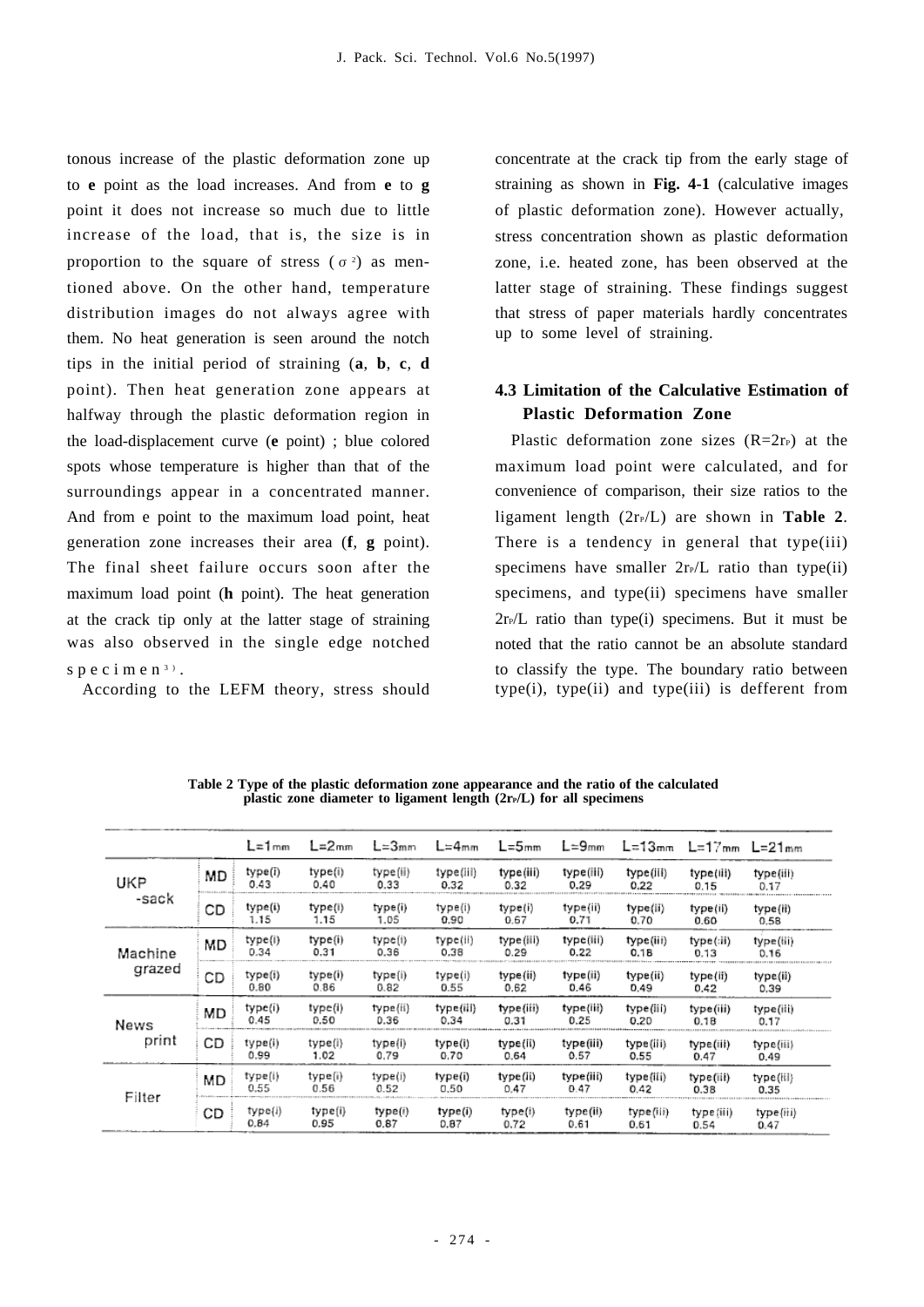#### paper to paper.

In terms of the calculative estimation,  $2r_P/L$ ratio over 0.50 means connection and amalgamation of plastic deformation zones from both notch tips. Such a specimen is considered to be out of the "small scale yielding" condition. The ratio of most CD specimens are over 0.50 or nearly 0.50 irrespective of the type. Therefore, the calculative estimation is improper for the CD specimens at the maximum load point. On the other hand, every type(ii) and type(iii) MD specimen has the  $2r_P/L$  ratio smaller than 0.50, that is, a necessary condition of "small scale yielding" is fulfilled.

The comparison between the calculative estimation image and temperature distribution image at the maximum load point is shown in **Fig. 5** for MD and CD specimens with L=13mm for example. The correspondence of both images is not good for CD specimens but is good for MD specimens. Especially a good agreement in size and shape between those images is found for brittle paper such as machine-grazed and newsprint having smaller  $2rP/L$  ratio.

As described above, the calculative estimation based on LEFM is fundamentally applicable to the latter stage of the fracture toughness testing. In the calculation, crack length and yield stress are needed as shown in eq.(2) and eq.(8). The notch length and 0.2% offset yield stress have been used for them, however, a crack growth before the maximum load has been pointed out<sup> $6$ </sup> and the crack length for calculation should be longer than the notch length. Substitution of 0.2% offset yield stress for the yield stress is also questionable.

These factors may contribute the disagreement between calculative and thermal size estimations in CD specimens.

#### **5. Concluding Remarks**

Size estimation of plastic deformation zone at the crack tip of paper under fracture toughness testing was attempted not only by means of thermographic observation but also by means of the calculation based on the linear elastic fracture mechanics (LEFM). A detailed comparison of both results provides some characteristic features of paper fracturing and plastic deformation as  $f$  o  $l$  l o w s.

Stress concentration recognized as plastic deformation zone at the notch tips occurs at the latter stage of fracture toughness testing.

The calculated zone size ratio  $2rP/L$  decreases with the change of thermographic classification from type(i) to type(ii) and further to type(iii).

The zone calculation based on LEFM is useful for the brittle paper as a method describing the behavior of plastic deformation zone occurred in the latter stage of fracture toughness testing.

#### **A c k n o w l e d g m e n t**

The authors thank Dr. R. S. Seth, PAPRICAN, for offering the special clamps. They also thank Prof. Okumura and Prof. Masuda, Graduate School of Agriculture, Kyoto University, for allowing to use the thermography systems.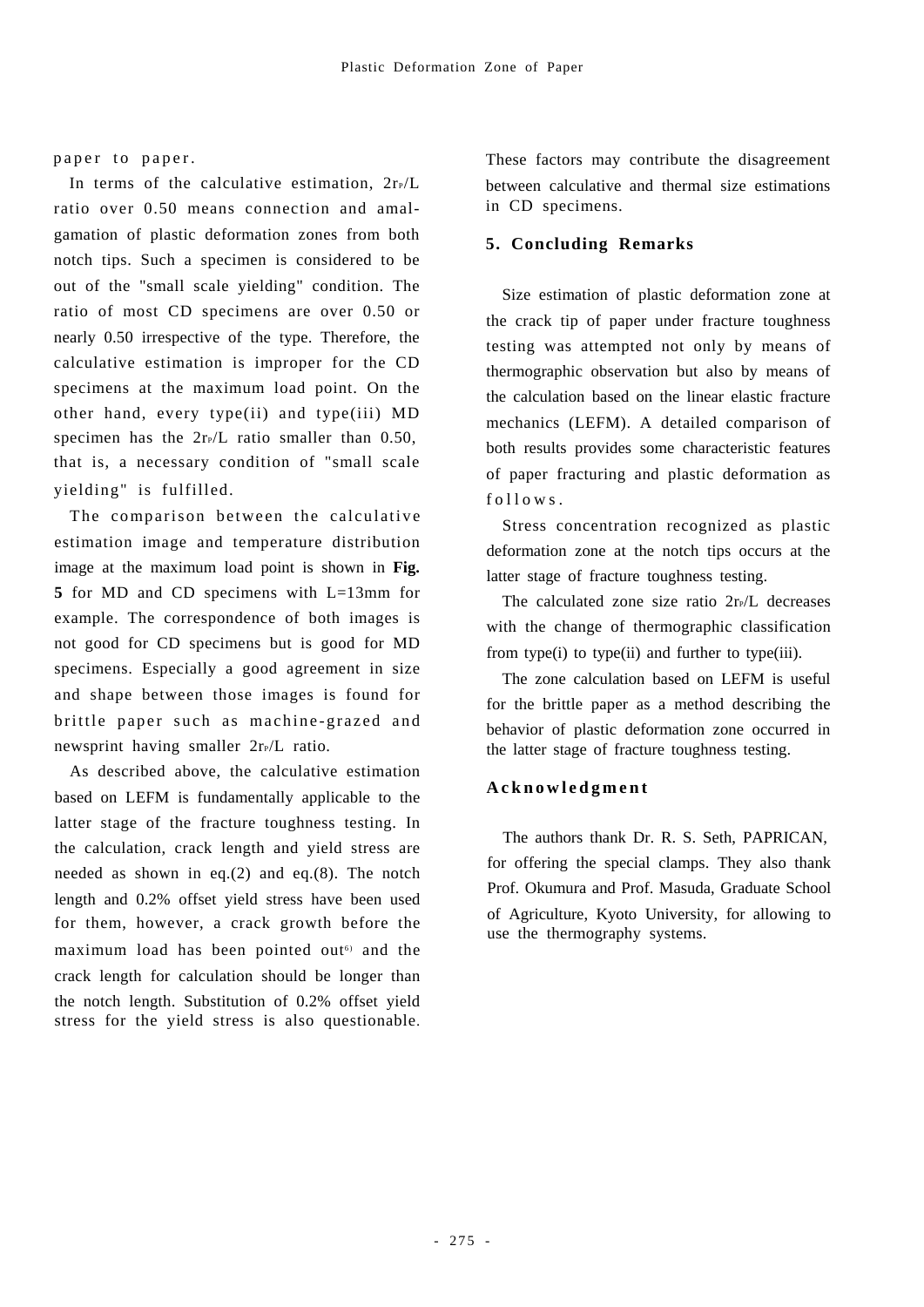#### **R e f e r e n c e s**

- 1) K. Ebeling, "Transactions of the 5th Fundamental Research Symposium held at Cambridge", p.304 (1976)
- 2) D. P. Dumbleton, K. P. Kringstad, C. Soremark, Svensk Papperstid., 76 (14), 521 (1983)
- 3) T. Yamauchi, K. Murakami, J. Jpn. Tappi, 46 (4), 70 (1992)
- 4) T. Yamauchi, S. Okumura, M. Noguchi, J. Mater. Sci., 28, 4549 (1993)
- 5) T. Yamauchi, K. Murakami, "Transactions of the 10th Fundamental Research Symposium held at Oxford" , p.825 (1993)
- 6) A. Tanaka, Y. Otsuka and T. Yamauchi, Tappi J., 80 (5), 222 (1997)
- 7) A. Tanaka, T. Yamauchi, J. Mater. Sci., submitted for publishing
- 8) H. Okamura, "Senkei Hakai Rikigaku Nyumon", Baifukan, Japan, p.73 (1976)
- 9) R. S. Seth, "Transactions of the 10th Fundamental Research Symposium held at Oxford", p.1529 (1993)
- 10) H. Tada, P. C. Paris, G. R. Irwin, "The stress analysis of Cracks Handbook , Del Research Corporation, Hellertown, Penn., U.S.A., p.6 (part II) (1973)
- 11) "Annual Book of ASTM Standards, Part 31", p.911 (1970)
- 12) T. Uesaka, "Handbook of Physical and Mechanical Testing of Paper and Paperboard' vol.l(R. E. Mark), Marcel Dekker, New York, p.77 (1983)
- 13) T. Uesaka, H. Okaniwa, K. Murakami, R. Imamura, J. Jpn. Tappi, 33 (6), 403 (1979) (Received 8 May 1997) (Accepted ll September 1997)

破壊靭性試験下における紙のクラック先端塑性変形域の寸法評価\*

#### 田中篤史\* 山内龍男\*

紙において破壊靭性試験を行う際に生じるクラック先端塑性変形域の寸法 を熱画像法(サーモグラフィー)による観察、および線形破壊力学(LEFM) にもとづく計算から評価した。その結果、切り欠き先端における応用力集中は 試験の後半に生じること、また熱画像法で観察される塑性変形域の発達パター ンが(i)型、(ii)型、さらに(iii)型となるとともに、計算される塑性域寸 法の減少することが明らかになった。この計算は延性の小さい紙を試験する際 の塑性域挙動を記述する方法として有効である。

キーワード:紙、破壊力学、破壊靭性、応用集中、赤外線熱画像法

<sup>\*</sup>熱画像法を用いた紙の破壊靭性試験に関する研究 第3報

<sup>\*</sup>京都大学大学院農学研究科(〒606-01京都府京都市左京区北白川追分町)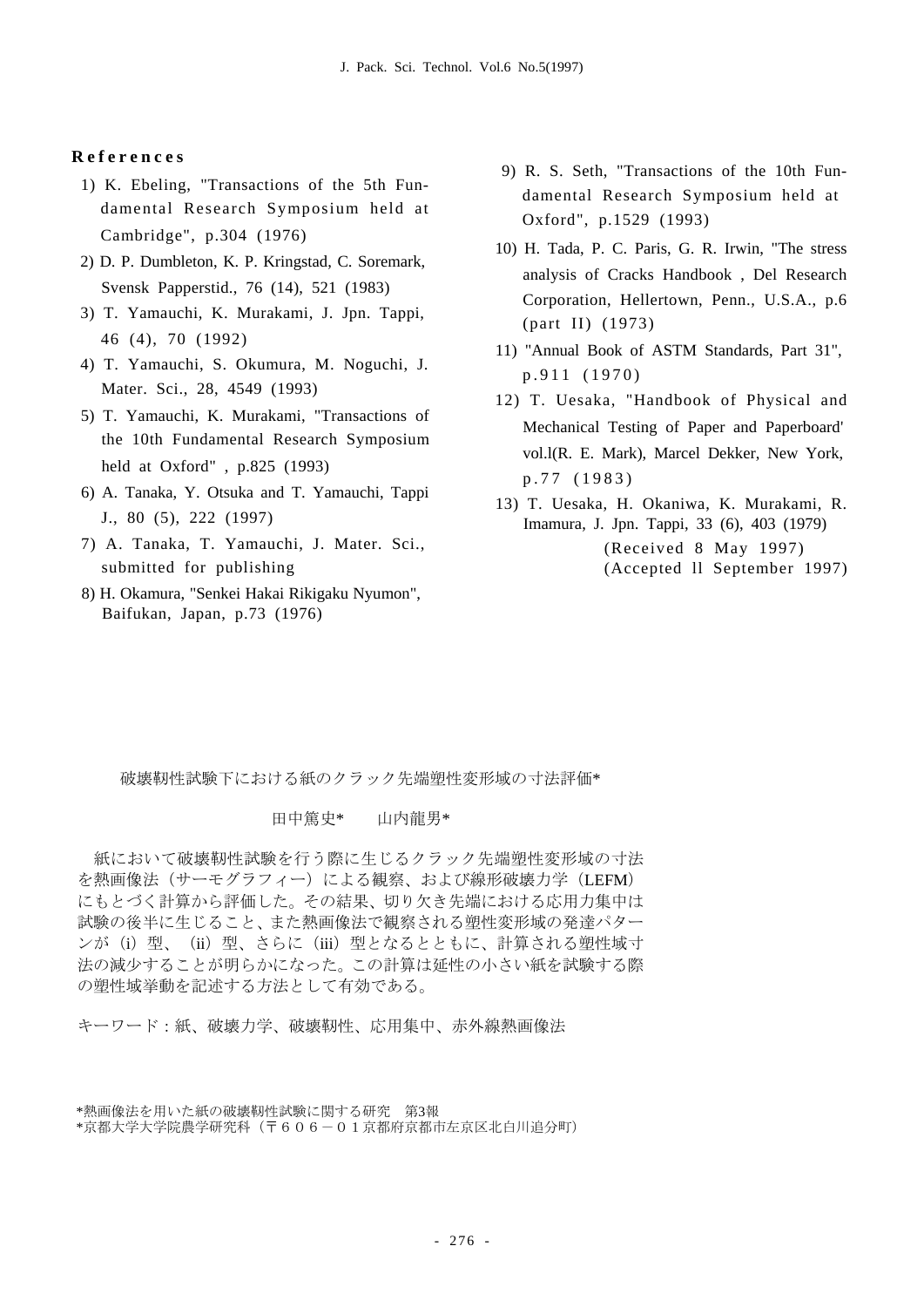# 日本包装学会ミニ・インターナショナル・セミナー 要旨

# Packaging Education: a Driver for Innovation in Packaging

A n n u a l M e e t i n g Society of Packaging Science and Technology T o k y o , J a p a n 1 2 - 1 3 J u n e 1 9 9 7

Associate Professor Kees Sonneveld\* Centre for Packaging, Transportation and Storage

#### **Abstract**

Education in packaging science and technology is a relatively young discipline. In most countries around the world it has suffered of lack of support for years, either by industry or education institutions. With the packaging science and technology coining on age and a significant change from industry driven technology push towards a market driven technology pull in recent years a need for qualified packaging professionals has emerged.

In this paper an analysis is given as to why education in packaging has been struggling, which market developments arc of influence to this phenomena, how education effects innovation in packaging and what the expected needs for packaging education will be in the near future. Attention is also given to the responsibilities and duties of the modern packaging manager.

Finally the actual situation on education in packaging in Australia is discussed.

Victoria University of Technology PO B o x 1 4 4 2 8 M C M C Melbourne, Vic. S001 A u s t r a l i a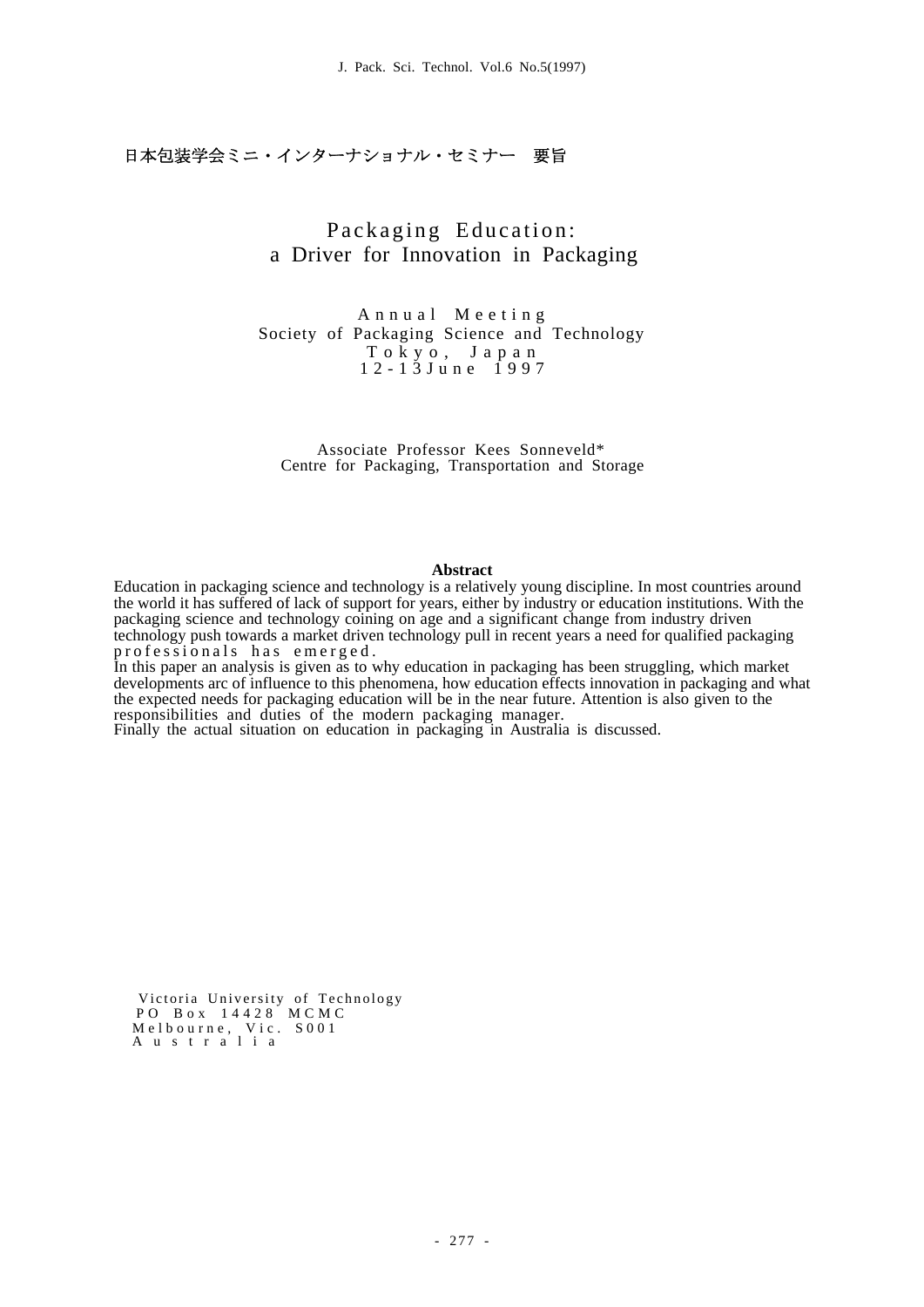#### **Introduction**

A career in packaging? What is packaging? People sec more about it and think less about it than probably any other thing touching their life. The fact is that they just are not conscious of packaging, except when packaging becomes waste at the end of its life cycle. This shows how effectively it works - it's just taken for granted.

Without packaging, the standard of living would fall far below the level people now enjoy. In fact, without it, people might not be around to enjoy any standard of living.

Packaging represents one of the most widely spread activities of the modern, sophisticated society: it reflects not only the advancement of knowledge in material sciences but also the mastery of technological achievements. Thanks to modern packaging technology products can economically be distributed over a wide geographical area as well as over a long period of time without unacceptable loss of quality.

In the past three decades, packaging technology has gone through a fast change. New technologies such as aseptic packaging and modified atmosphere packaging have been introduced on a large scale, while consumer demands have driven the market to convenience foods which can be prepared quickly. New products, manufactured with advanced production techniques and packaging systems, have enlarged the assortment of products significantly. In today's modern supermarkets one can easily find over 15000 different articles imported from all over the world.

Despite this fast change of the packaging scene, education in packaging science and technology around the world is a relatively young discipline and in many countries around the world not recognised as valuable in commercial operations.

Around the world, the teaching of packaging science and technology is carried out by both the education sector and by commercial organisations. The education sector offers some recognition in terms of certificates, diplomas or degrees. Most of these qualifications tend to be broad based, encompassing what can be termed as 'Packaging Technology'. The commercial sector tends to offer training in more focused areas, typically one or two day short courses or seminars aimed at imparting knowledge about various specific areas of packaging.

#### **Current status of packaging Education.**

Both the education and commercial sectors have important roles lo play in the improvement of skill levels in the industry. The problem with packaging education is that it has traditionally been taught on a local basis, requiring attendance at a college, university or, in the case of short courses, a conference venue. The nature of the courses constrain the student to study at a certain place, at a certain time and at certain pace. Many people are therefore unable to participate because of work or social commitments.

This touches the core problem in packaging education. It would be very beneficial to industry and society if young people could be educated in packaging. However, the experience around the world is that it is very difficult to attract young students to enrol in a first degree packaging course. The reason for this lies in the fact that young people do not recognise the packaging profession as a career opportunity. Their perception of packaging is similar to the perception of the average consumer: packaging causes a lot of waste! And careers in waste production arc not the careers young people are looking for. Several initiatives set up by tertiary education institutions to develop a sustainable first degree program in packaging have failed because of this reason.

My perception is that in majority industry' is to blame for this. Over the years, the packaging industry as well as their customers (ie. food, pharmaceutical, chemical, apparatus industry) have failed to recognise the importance of the packaging position. For years staff was recruited from different disciplinary backgrounds like mechanical engineering, chemical engineering, food technology, physics and even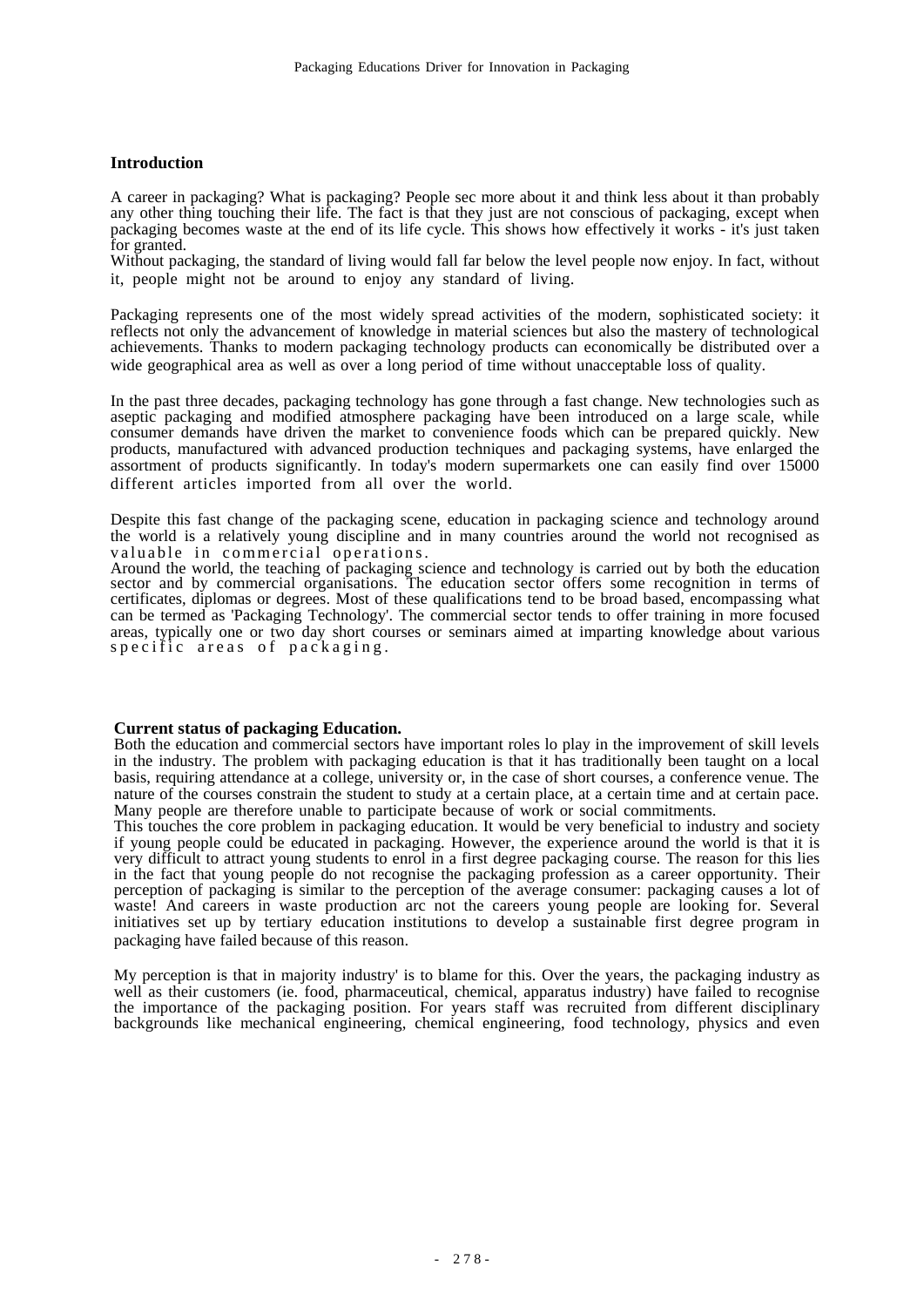accounting. Once in the job they were additionally trained by attending the referred short courses and seminars, as well as learning on the job through trial and error.

Exception to this is the situation in the United Slates were since decades the packaging technologist or engineer is recognised as a viable profession in industry, thanks to the efforts of Michigan Stale University and Rochester Institute of Technology through their respective curricula in packaging.

#### **Innovation drivers.**

The system of 'educating' packaging people on the job through trial and error and an occasional short course or seminar worked quite well for years. This due lo the fact that for years packaging was not really perceived to be a sophisticated, hi-tech area. To a large extend packaging development was driven by the packaging industry and their achievements in material development and manufacturing technology; driven by their clients wishes lo obtain cheaper, more competitive packaging materials and systems.

However in most recent years developments in packaging technology have been dominantly influenced by a number of developments mostly outside the span of control of the packaging manufacturing industry. In stead of a trend setting industry', driven by innovations in materials and manufacturing technology, the packaging industry has been forced to find technological answers to trends/developments as:

- ・ growing environmental considerations and awareness;
- globalisation of markets with increasing competition on home markets;
- demographic and social developments in consumer markets;
- increasing awareness for save and healthy products;
- emerging new markets (eg. PR of China, Eastern Europe).

These trends urge the packaging industry together with their clients lo become more innovative in developing new packaging technologies. Technologies in which the latest developments in material development, manufacturing technology, preservation technology in combination with distribution and marketing techniques arc sophisticated!)- combined. The product to be market is no longer the originally manufactured product, protected by a container. Increasingly the container (packaging) has become an integral part of the product. The product and its packaging are to an increasing extend playing a subtle combined action in satisfying the needs of all parts of the distribution and marketing chain, including those of the consumer and the environment.

Together with the increasing competition in the global market place, this trend has resulted in an increased pull for innovation in packaging. It appears lo be more and more obvious that innovation in packaging is guided by:

- multi markets;
- multi materials:
- multi functions:
- ・ multi disciplines, and
- multi actors.

A complexity increasing factor lies in the fact that packaging cannot be considered a product on its own. Packaging is a product marketing support element. Like referred before a packaging is becoming more and more an integral part of the product. However at the end of the supply chain it is the content of the packaging which has the consumers' interest and not the container, although the product could not be marketed and often even not used conveniently without the packaging. This makes packaging a unique issue with many aspects to consider.

In general packaging innovation is driven by demands and opportunities arising from the interaction

between consumers, distribution and manufacturers (Figure 1). The consumer (or market) area is to an increasing extend dominating this interaction because of the more severe demands emerging from increasing awareness for healthy and safe products, demographic and social trends and growing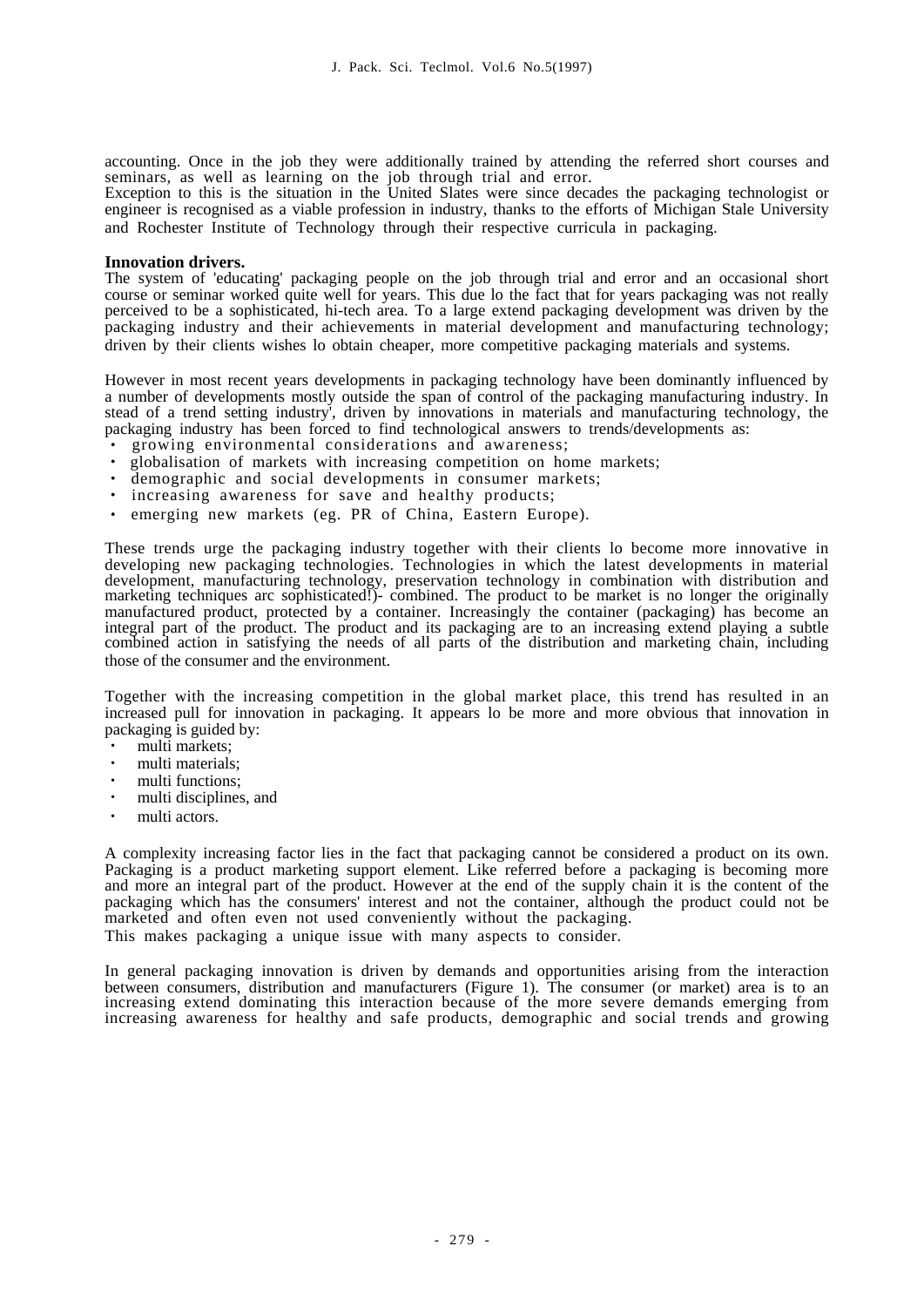environmental considerations and awareness. New materials and technologies arc required to meet these demands, but often also new opportunities arise from these new materials and technologies and with that new consumer demands arc created.



Figure 1: Interaction between consumer, manufacturer and distribution in respect to demands for packaging development.

The manufacturer (product as well as packaging manufacturer) can and has to apply the latest advances in materials, process and packaging operations and will have to offer them to the product user (consumer). For example, new technologies to extend the shelf life of fresh produce will enable consumers to buy products less frequently. However, it also offers an opportunity for the manufacturer to distribute his products over a larger geographical area and with that reaching new markets.

Another challenge for the manufacturing industry is the need for flexibility. With an increasing variety in product packaging combinations, the manufacturing process must be able to change quickly between relatively small production runs without losing efficiency. Automation and robotisation are very important in this area.

#### **Need for Education in Packaging**

The wide variety of trends and developments in the market place arc constantly confronting the product supply chain with new demands for packaging systems. Demands which mostly indicate a need to change. Il is very important to approach this need to change a packaging material or concept as an opportunity to improve the technical and commercial performance of a product packaging combination (Figure 2). This need to change has driven the development of many new materials and systems.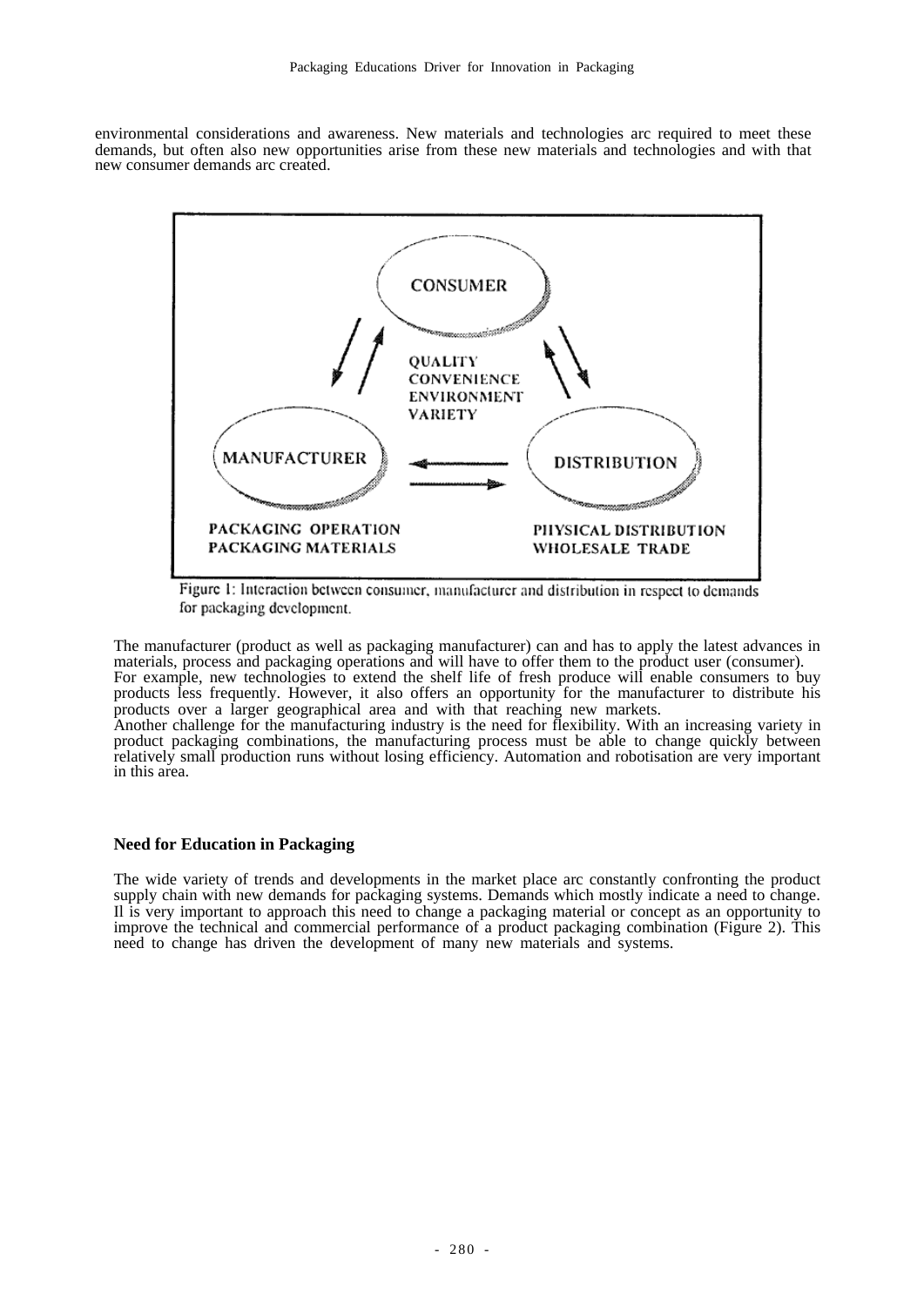

Figure 2: Need to change can be approached as opportunity to enhance packaging performance.

The change from technology push from the packaging industry towards technology (innovation) pull from the market requires an adequate answer from companies in the supply chain in order to stay in business. Collaboration and cooperation will have to be a major part of the answer. Effective collaboration between product manufacturers, packaging suppliers, distribution industry, research providers and educators is essential to be able to develop adequate, economic, environmental sound and acceptable product packaging combinations.

In this process the role of packaging has gained importance. Subsequently packaging development and management is getting more attention and industry, packaging industry as well as packaging using management is industry, starts lo realise that the packaging issue requires qualified staff to handle the complex and multidisciplinary area. Not only because of the multi-functionality of packaging and the multi-actors involved in the supply chain, the complexity is also apparent in the packaging operation in the manufacturers environment as can be demonstrated from table 1.

Table I: Company sections involved in the packaging operation

| Production                    | Warehousing and distribution     |  |
|-------------------------------|----------------------------------|--|
| Production panning            | Accounting                       |  |
| Intellectual property control | Product research and development |  |
| <b>Technical services</b>     | Packaging procurement            |  |
| Strategic planning            | Market research                  |  |
| Marketing                     | Advertising                      |  |
| Packaging research            | Packaging development            |  |

It is obvious that Packaging procurement. Packaging research and Packaging development arc the primary sections regarding the packaging operation. Packaging development is considered the most important of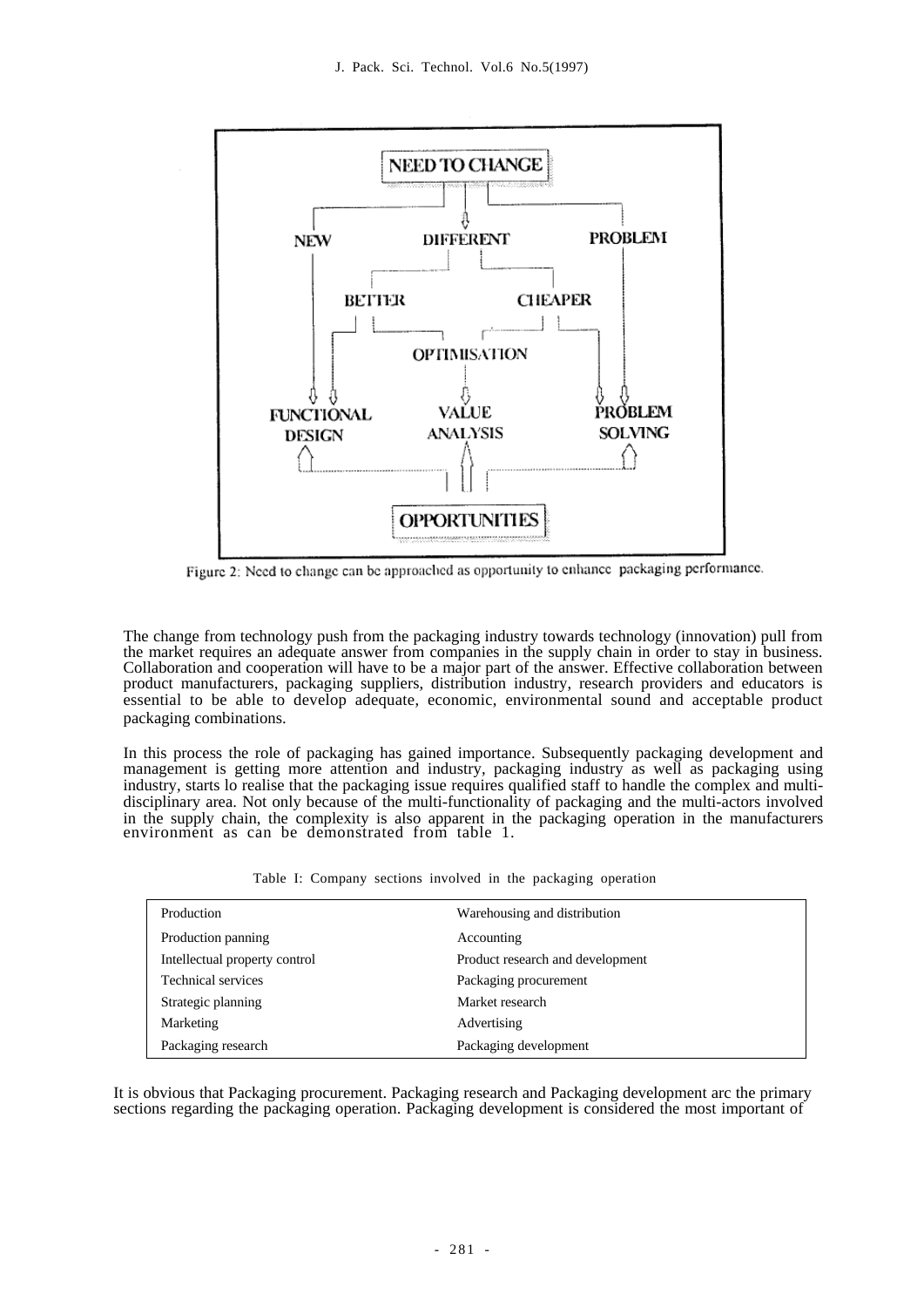the three. It includes a central position in the interaction between product management, packaging research, packaging procurement, packaging operations, distribution and marketing. The complexity of the packaging development complex is illustrated in figure 3.



Figure 3: Packaging development communication complex

The increasing complexity of the packaging operation urges industries in the supply chain to hire qualified packaging personnel. In particular over recent times a need for qualified people lo manage the packaging operation in the company has emerged. It also is noticed that the need for qualified packaging managers, technologists or engineers has moved from the packaging supplying to the packaging using and distribution industry. This complies with the earlier statement that the driving force for new packaging technology is moving from packaging supplier lo the product market.

Packaging management in packaging using and distribution industry requires close collaboration with many different disciplines from the commercial, legal, scientific and technical areas. This collaboration is not limited to the product manufacturing company itself(sec figure 3) but includes collaboration and cooperation with external relations as well. Upstream as well as down stream the supply chain a packaging manager has lo maintain good relations in order to be able to select the optimum packaging  $s$  olution ( $s$ ec figure 4).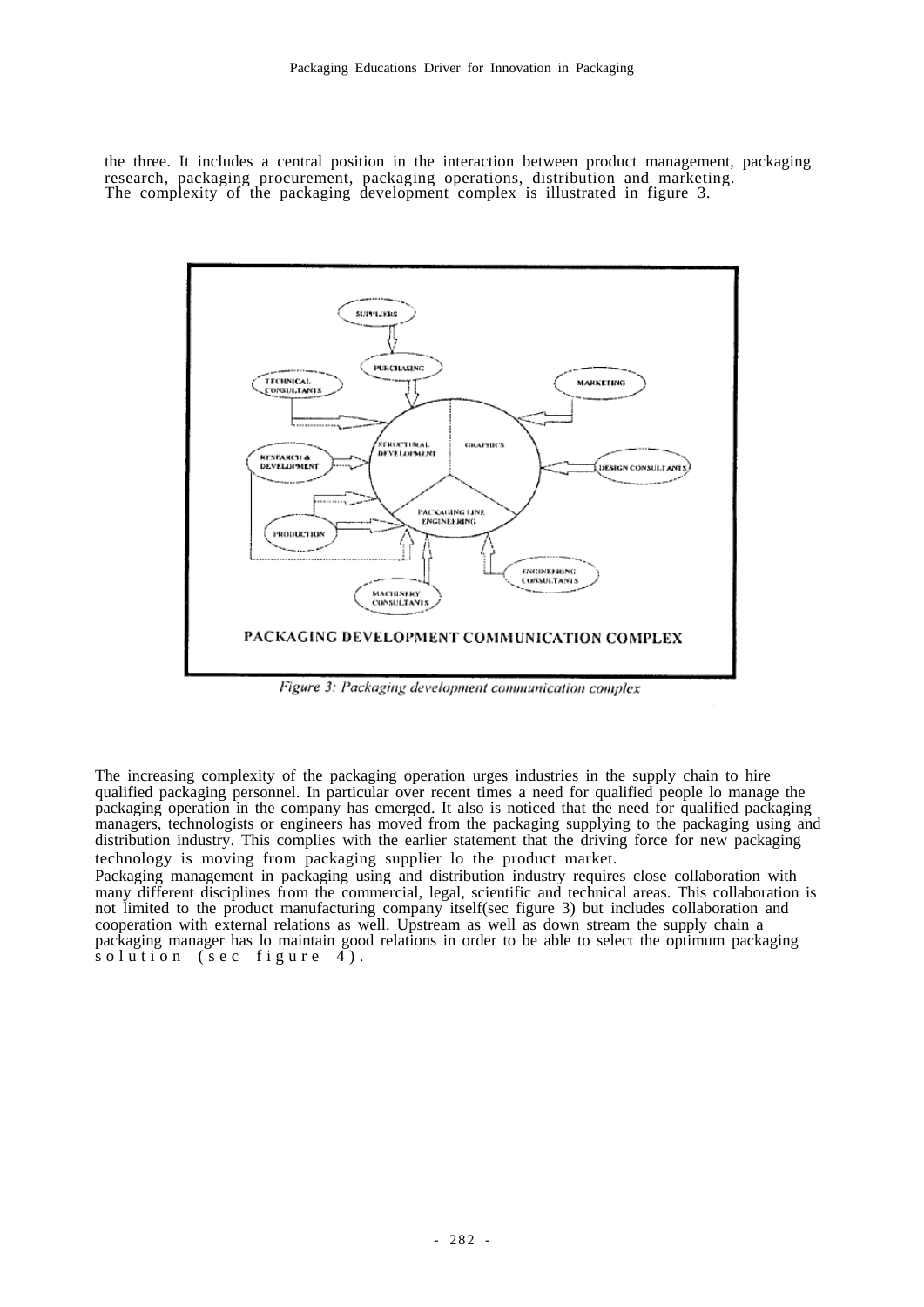

Figure 4: Packaging management communication complex

#### **Packaging education in Australia**

These changes in the tasks and responsibilities of the packaging operation requires qualified and adequate management. Consequently industry now starts to recognise the importance of adequate training in the packaging area. Due to this development in Australia there is an increasing interest for training in the packaging area. The majority of this interest is coming from people already employed in industry. Those people experience a lack of adequate knowledge and arc looking for ways to upgrade their knowledge in combination with their work commitments.

In anticipation to this need, a number of initiatives have emerged in Australia. In addition to an increasing number of undergraduate students in 'design' focussed tertiary education programs at several universities, three institutions are now offering education programs in packaging science and education.

#### *A u s t r a l i a n I n s t i t u t e o f P a c k a g i n g ( A I P )*

Since 1979 AIP is offering the 'Diploma in Packaging Technology'- course on behalf of the UK based Institute of Packaging (IoP), which offered the course for the first time in 1955. On behalf of IoP AIP is managing the presentation of the course and the administration of students in Australia and the Pacific Rim. The course, which is considered a basic training in packaging technology, is offered by distance learning only and provides an opportunity for industry people to gain a professional qualification without the need to physically attend classes at sonic place. The course is recognised by WPO and as an entry level by two universities in the UK. It has some disadvantages like the 'European Flavour' and the limited possibilities for students to interact with tutors. In the near future it is planned to move to a new, three part structure which will allow students to study for and gain a Certificate in Packaging Technology (Part I). To go on and study for two more written examinations (Part II) and then to complete the requirements for (lie Diploma by submitting an extensive dissertation (Part III).

#### *Centre for Packaging, Transportation and Storage, Victoria University of Technology (CPTS)*

CPTS started packaging education in 1990 with offering a Mastercourse in Applied Science in Packaging Technology. Additionally the Centre offers postgraduate education in packaging by research. Over the past seven years a limited number of students have completed Masters as well as PhD degrees by research on packaging subjects.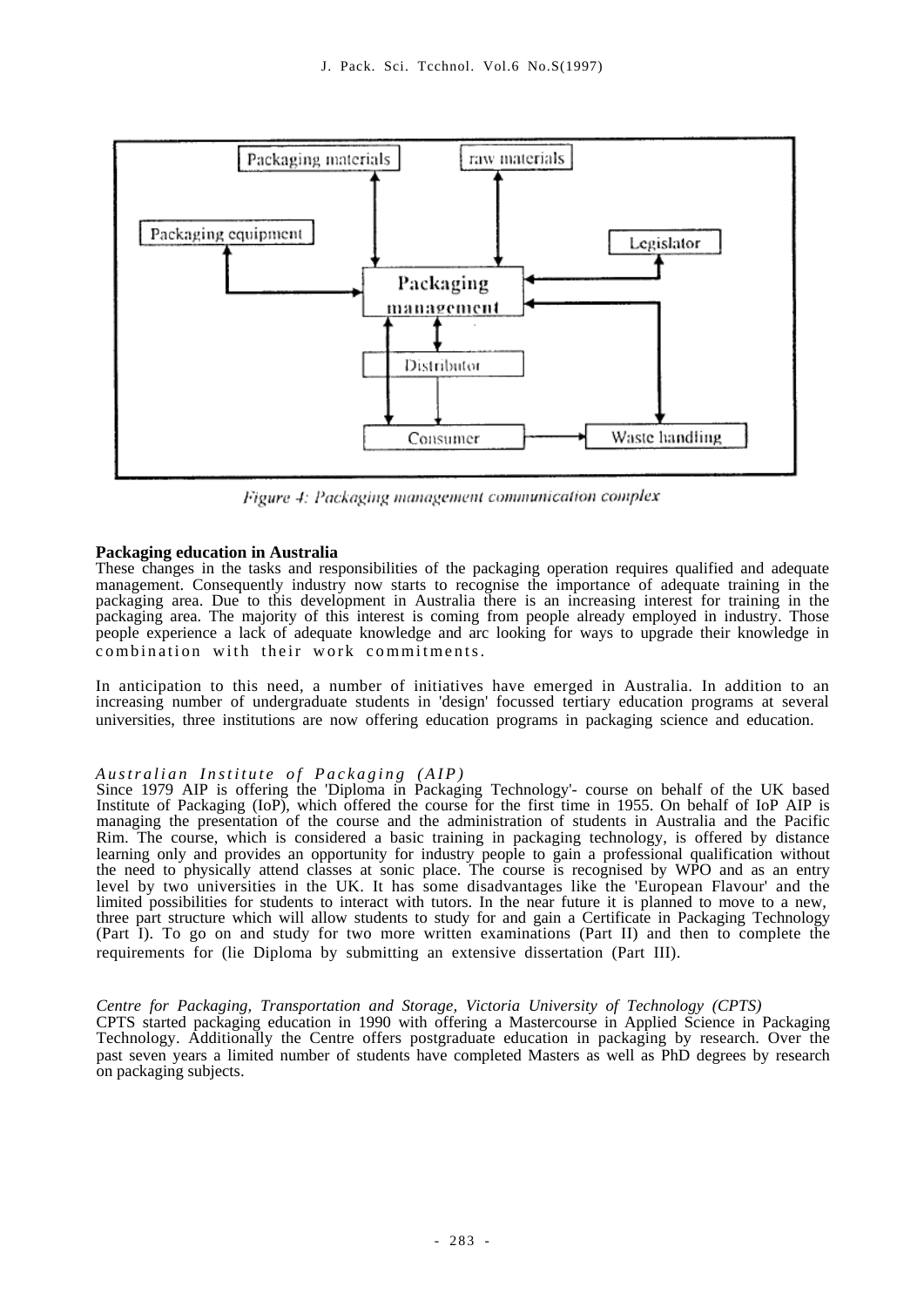The Mastercourse however suffered from lack of students due lo the fact that:

- ・ the content did no longer nice! (changing) industry needs (to much engineering focussed), and
- ・ potential students do not have the time available to physically conic lo the university.

In view of the already referred increasing interest from industry people to enrol in a postgraduate education in packaging technology, it was recently decided lo re-develop the Course. This re-development concerns the course program as well as the way it will be offered.

- The re-developed course will follow the model used by Brunell University in the UK. Its objectives arc to: ・ develop a sound theoretical knowledge and application ability of appropriate scientific, engineering and computing techniques as they relate to the study of modern packaging technology;
	- ・ encourage direct application of advanced techniques to innovate the design, manufacturing and evaluation of commercial packaging;
	- ・ enable graduates of the course to support the packaging industry and packaging using industry by developing high level research and management skills.

The course will contain a range of modules, covering general subjects ranging from Packaging Manufacture, Packaging materials. Marketing and Financial Management, Legislation and Standards, Packaging Machinery and Operations through Physical Distribution and Marketing. Additionally elective modules on specific topics like Food Packaging, Packaging Design, Environmental aspects of Packaging, Packaging of Dangerous Goods and Pharmaceuticals, and Packaging Research will be offered to meet specific interests of the students.

The modules will be offered over a two year period as a combination of residential and distance learning modules. This model his the advantage that only three or four times a year the students have to come to the university for a limited period of 3-4 days only. In between two residential modules the students have to study a distance learning module which can include an assignment or an assessment (test) upon return for the next residential module.

After successful completion of the modules students will be required to successfully complete a minor thesis (in the third year) in order to be awarded the Master Degree. The topic of the minor thesis can be an (industry related) research subject or, alternatively, the development of a full packaging system.

Additionally CPTS still offers students the possibility lo obtain a postgraduate degree (Masters or PhD) in Engineering or Science by research on a packaging related topic.

#### *CRC for International Food Manufacture and Packaging Science*

The objective of this Cooperative Research Centre (CRC) is lo raise the competitive ability of the Australian Food and Packaging industry by creating effective cooperation and collaboration between industry, research providers and government, and providing relevant education and training. In addition to training of existing personnel on relevant scientific and technical topics, this training also includes personal skills development and training of commercial and marketing skills.

A major objective of the CRC's education program is to provide the food and packaging industry' with future leaders. To accomplish this, the CRC is running a PhD scholarship program for which the brightest, young graduates arc selected. The topic of their PhD is strongly related to one of the topics of the CRC's research program. However, in addition to the 'normal' research training the PhD student is trained in the development of commercial, presentation and leadership skills. Furthermore the program includes a half year work experience program in industry in order to familiarise the student with industry practices. The core objective of the work experience program is to have the student manage a project under the supervision of an industry mentor.

#### **Future developments**

Structured packaging education in Australia has, like in most countries around the world, only recently got more attention from industry. Qualified packaging professionals arc more and more recognised as value adding to the business operation. Manufacturing and distribution industry in particular arc emerging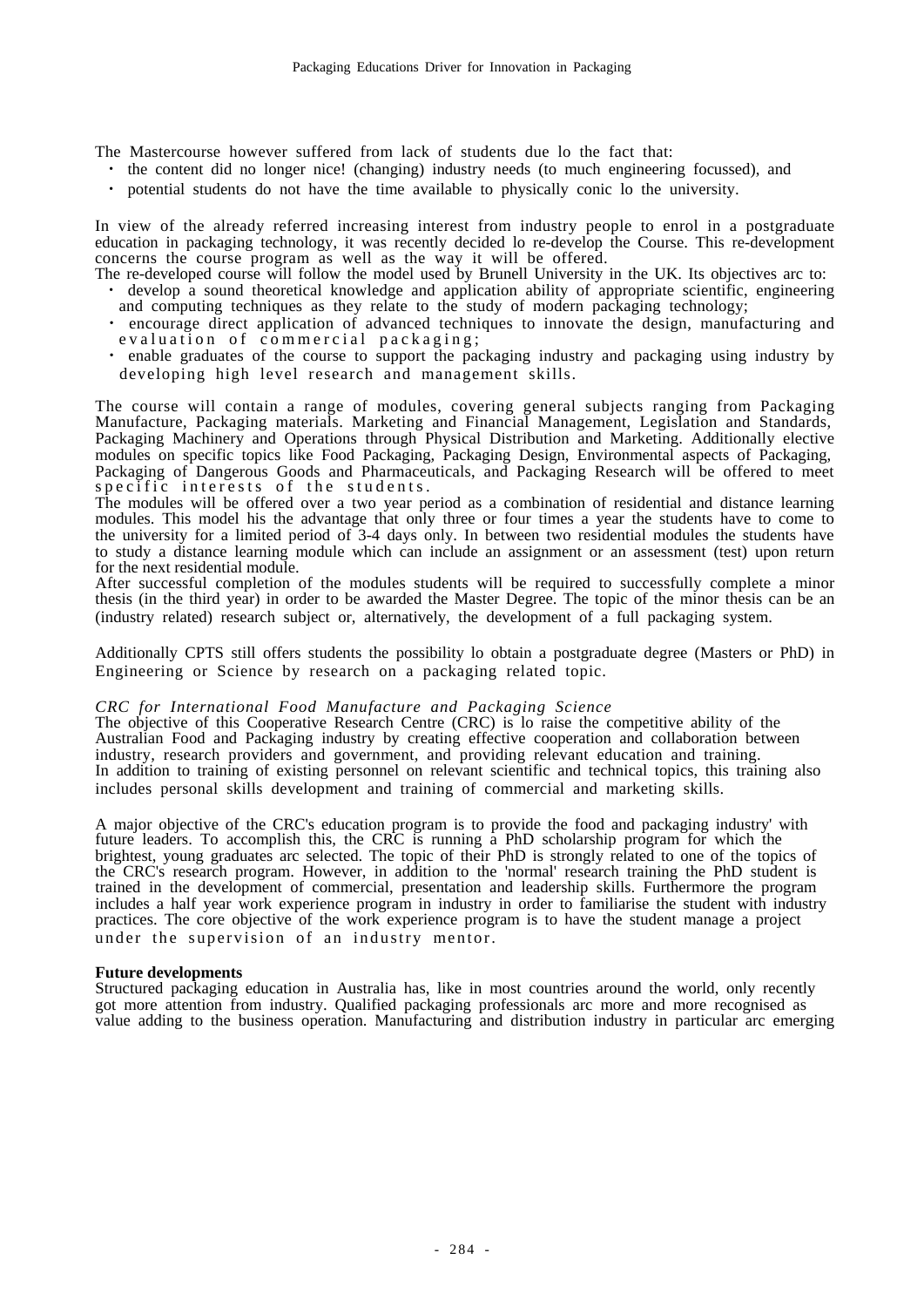as the drivers for this recognition. This results in a need for initial education and training in the packaging area. However due to the fact that packaging science and technology is a very dynamic field, an increasing need for continuous education will emerge as well. Continuous education in respect to new emerging technologies, new materials, standards and legislation eteetera. The latter need can be delivered through a range of facilities like short courses, seminars, workshops and conferences.

However, numbers of students will still be limited and they require flexible ways of delivery because they have limited possibilities to attend training sessions. In increased use of distance learning methods will be the answer. The classical method of supplying distance learning, however is not very feasible because of a lot of practical problems like the higher costs of preparing learning materials, difficulties in motivating students, and lack of interaction between students and teacher and between students. With the development of modern communication technology however there arc a range of possibilities emerging to overcome these problems. Application of tele-conferencing systems for example offers the potential to interactively communicate between students and teacher, to use the same materials as in normal class contact teaching and even make use of teachers based in other parts of the world (without having them physically to travel to the deliver)' location). Other possibilities arc the use of the World Wide Web and CD-Rom facilities. An big advantage of such systems arc the savings of travel costs for the students, in particular in a remote country like Australia. It also opens up possibilities to deliver education and training to students in foreign countries as it offers opportunities for packaging educators around the world to collaborate and cooperate in delivering training programs.

#### **Conclusion**

Emerging needs for education and training in packaging focuses on full-time employed people for initial training and continuous education. The change from manufacturing technology push towards market driven technology pull is resulting in an increasing need for initial and continuous education in the packaging area. Innovation in packaging requires qualified staff, able to communicate on a multidisciplinary basis up and downstream the supply chain. The classical way of training people through seminars and conferences only appears no longer adequate.

However, time and location constraints appeared to be dominant impediments for students. Distance learning offers considerable opportunities for those students. With the development of multimedia communication technology an important step in the evolution of distance learning methodologies is envisaged. Australia has a long experience record in delivering education programs through distance learning and with the assistance of modern technologies a lot of the disadvantages could be transferred to the passed to the benefit of the modern packaging professional.

#### **References**

- 1. Sonneveld, C, Packaging Research And Education: Opportunities For Australian Industry, Victoria University Research network seminar, 6 March 1996, Melbourne
- 2. Sonneveld, C, Innovation In Packaging 23rd APF Congress 'Packaging in Asia The Changing Scene', 7-8 August 1996. Colombo Sri Lanka
- 3. Sonneveld, C. Food packaging in Europe: Trends and Opportunities. 29th Annual Convention Australian Institute of Food Science and Technology, 5-8 May, 1996, Goldcoast.
- 4. Schmidt-Hansen, P.. Teaching Packaging in the Global Classroom, 10th IAPRI World Conference on Packaging, 24-27 March 1997, Melbourne.
- 5. Lovell, H.R. and J. McDermott, International Packaging Education A Case Study, 10th IAPRI World Conference on Packaging, 24-27 March 1997, Melbourne.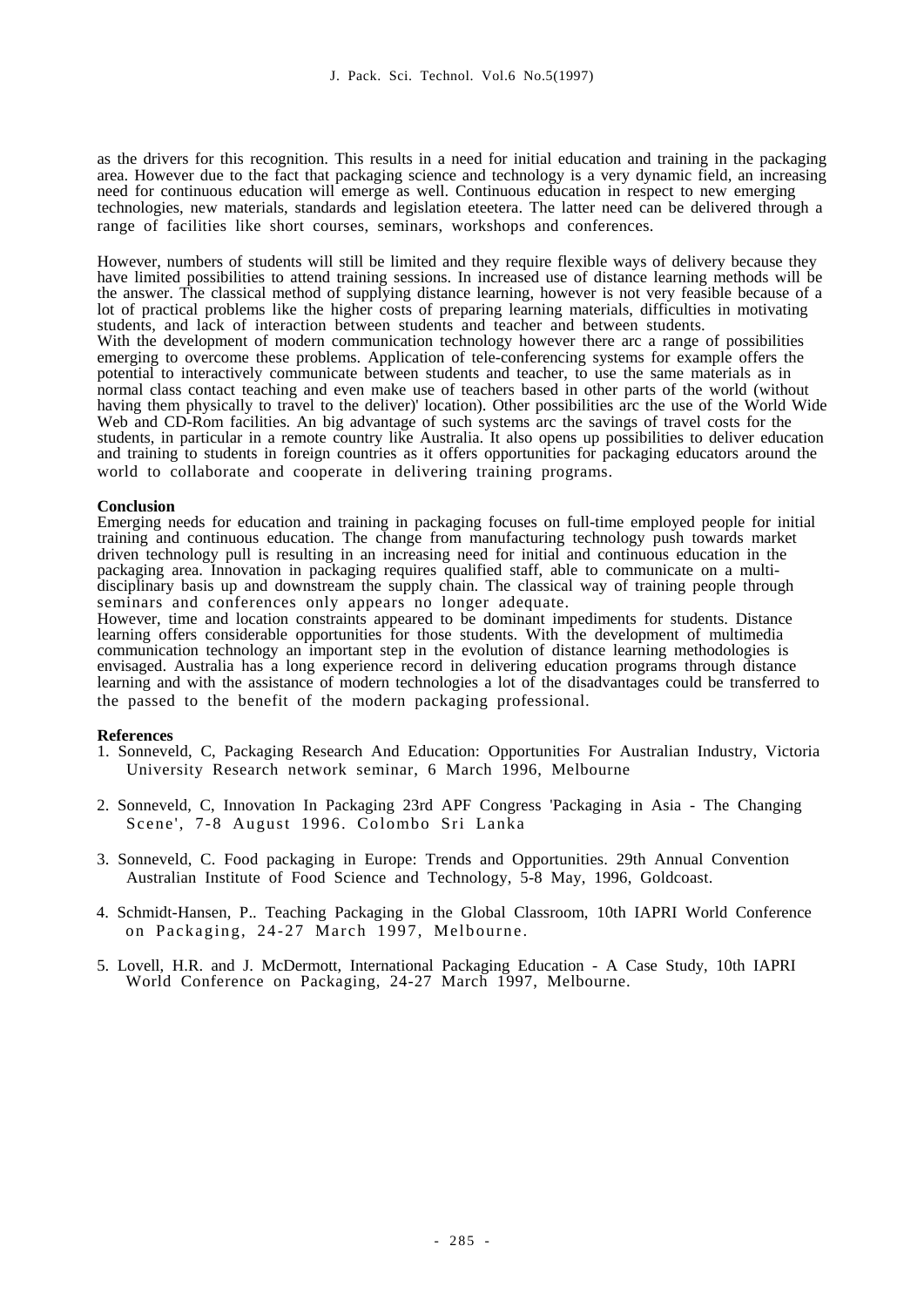日本包装学会ミニ・インターナショナル・セミナー 要旨

# Packaging Education in Korea Especially at the junior college

Myung Hoon Lee, \*Jong Goo Han

Director, Institute of Korea Packaging Systems(IKPS) 'Professor, Tong Kuk College Packaging Department

KOREA

#### **1. Introduction**

No goods are sold without packaging.

Without packaging , the product would never have survived during its distribution from manufacturer to final user. Rapidly changing society makes life-cycle of the product shorter and shorter.

Consequently, new packages for new products should be designed and developed within very short interval. Despite the significant role of packaging to the society, people who have few understanding to the packaging regard it simply as an unnecessary cost and/or a contributor to the solid waste. This attitude has flowed through to the extent where those who design packaging systems and develop more efficient packages are not r e g a r d e d as professionals.

As a consequence, any colleges/ universities have to develop degree courses in packaging and have ignored the size and importance of the packaging industry.

In the year 1993, packaging department was established in Tong Kuk College (2-year course) for the first time in Korea. Comparing with the other countries, 40 colleges/universities which offer the packaging major in America, and a few colleges/universities in Australia, New Zealand, and Thailand have the packaging major. Packaging as one of the sciences is not popular but in the beginning state. We, Korea, have only two junior colleges which offer the packaging major up to now.

This paper will discuss the present situation of packaging education in Korea, especially at the junior college. Careers of graduates and curriculum guide of the packaging department, Tong kuk College will be included.

#### 2. Development of Packaging Department

#### 2. 1. Professionals in packaging industries

KIDP(Korea Institute of Industrial Design Promotions) had made the study on "Research on the actual condition of packaging management" for 75 large companies in Korea during the year '93 and '94. As the result, top managers in 53 (70.6%) companies showed very high interest in packaging and its management. However, only 21 (28%) companies had the independent department responsible to the packaging development and management. And 60 (80%) companies response that they were experiencing the difficulties in carrying out the packaging operation because of lack of packaging professionals. This result shows that there are plenty of rooms for packaging professionals.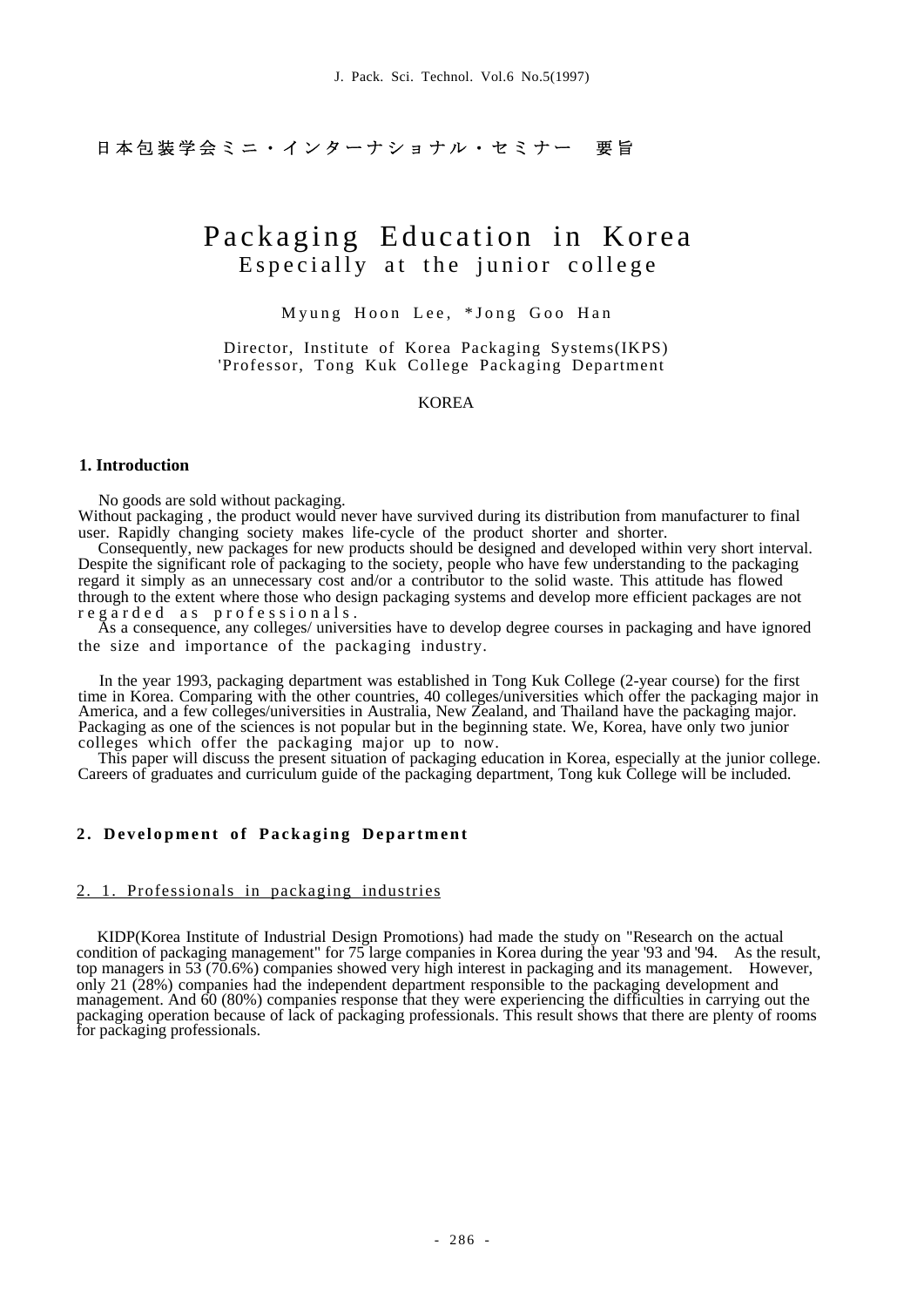About half of those companies were operating self educational program to train packaging professionals, and 92% of companies predicted that there must be some packaging professionals in their companies in the near future

At present, we have only 2 junior colleges which offer packaging major, however, we have large possibility to have packaging department in university level (4-year degree course), since the career opportunity of packaging graduates is very widely opened.

One national university located in the eastern part of Korea is hopefully expected to launch the packaging department from next year.

#### 2.2. Establishment of Packaging Department in College

In 1987, professionals from the fields of governmental organizations, industrials, educational institutions and research institutes insist loudly on necessity of cultivating the packaging professionals at "Technical Committee on Packaging Policy" meeting sponsored by the Ministry of Trade and Industry. In the same year, KIDP asserted necessity of4-ycar university grade packaging education through the report, "Packaging Education System for the Future". However, before 1993, no positive movement was made to establish the packaging department in the college or university.

Of course, public organizations such as KIDP and Korea Corrugated Packaging Case Industry Association have been operating the packaging education program in short period, and many companies have been training their packaging related employee through their own packaging job training courses.

As the packaging department was established at long Kuk College in 1993 and at Shin Sung College in 1995, wide opportunity was opened to the people who wanted to have packaging education and to make a career in packaging.

#### **3. Curriculum of the Packaging Department**

#### 3.1. Scope of packaging science

Well-known business magazine "Forbes" has been publishing the statistics of the American packaging industries annually from 1989. It means that packaging is already classified as an independent industry such as foods, Pharmaceuticals, automobiles, etc. in the industrialized countries.

Before any discussion of the scope of packaging science, the functions of packaging must be clearly understood. For an objective assessment of packaging, cognizance must be taken of the many functions which packaging performs. These can be described under six headings : containment, protection, convenience, unification, apportionment, and communication.

Consideration of the packaging functions and the environments in which the packaging must perform to provide a valuable starting point for what fields should be included in the scope of packaging. Clearly there must be consideration in design, materials, technology, and machinery as well as some social sciences such as economics and marketing. However, unlike many other technological disciplines, packaging must perform in the human environment. Therefore, some understanding of consumers and their needs must be included. An attempt which must be avoided is to focus on the manufacturing of packaging materials rather than on their use and application in packaging. Many engineering and technology degree courses already provide excellent programs in material production. Modern concept of packaging science must include the following fields, which are composed of not only social sciences but also natural sciences. And "package design", "distribution system", and "communication" could be included, too.

| Sociology                    | Economics              | Environment         |
|------------------------------|------------------------|---------------------|
| Marketing                    | <b>Product Science</b> | Packaging Materials |
| <b>Material Converting</b>   | Packaging Technique    | Packaging Machinery |
| <b>Physical Distribution</b> | Test & Evaluation      |                     |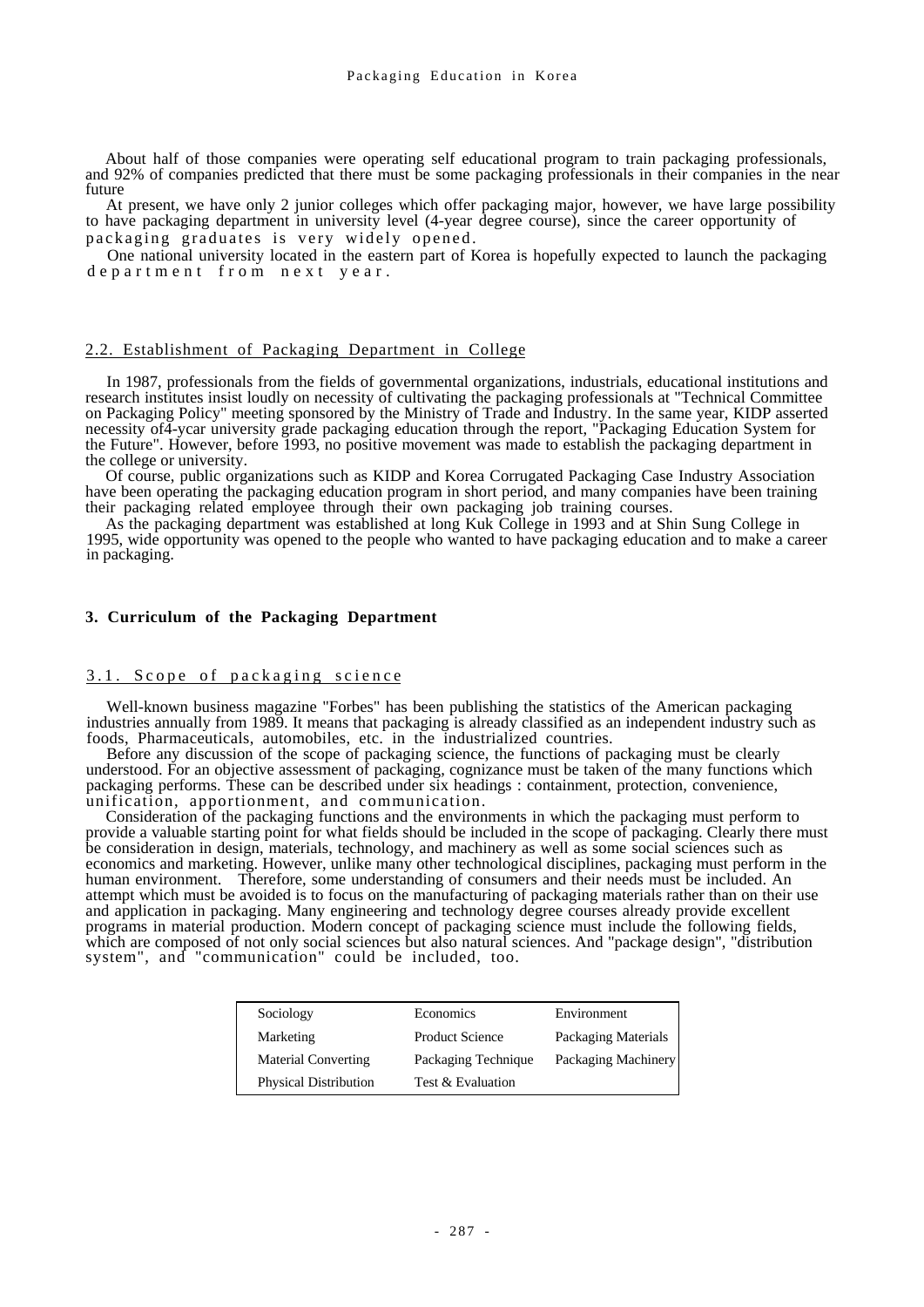## 3.2. Progress in packaging development

In the beginning, packaging was utilized only to contain and to protect products during distribution channel. Early 1900s, production of goods increased to such a level that it outstripped demand. The consumer now had a choice among competitive products. Thus, what is now known as the marketing function was developed simultaneously with the development of mass production and distribution of goods. Although packaging was used in this new function, it was not accepted as an integral member of the sales and marketing department until the late 1 930s. One of the first innovations of the marketing function was the combined introduction of the unit package, brand identification, and advertising. The unit package carried the identification and provided better quality and convenience.

During the depression years, management discovered, however, that the package could do an excellent job of advertising its contents. The era of use of styling and design in packaging to motivate purchase had begun. With the advent of the self-service store which minimized or eliminated the sales clerk, it became imperative that the package serve as a silent salesman. During the following decades it became apparent that the package could also apply functional conveniences for both the consumer and to wholesalers. Marketing people discovered that in an affluent society customers buy on impulse the products they don't really need. Customer motivation at point of purchase became an important function of the package as a marketing tool.

Both theory and practice of protective packaging developed remarkably during the World War II, since every war supplies which included not only general munitions also foods were distributed throughout worldwide from Africa to South-East Asia. A war of attrition made logistics and packaging skills for the munitions far developed. America was the head quarter of the logistic strategy, and they made approach to develop efficient packaging scientifically and enthusiastically. After the war, that experiences, which would be transplanted to the commercial products, made America packaging leader in the world.

Development of protective packaging in America, which influenced related industries of Europe and Japan, initiated the research and study on protective packaging practically. Now, we have objective and scientific criteria for the protective and cushioning packaging.

#### 3.3. Curriculum of packaging department at junior College

Packaging oriented to marketing and to protection has been the two main stream in packaging development flows. Although unexpected factors such as product liability law, rising of consumer power, and environmental aspects has appeared, those two main stream would not change their directions.

In November 1994, Dr. B. Marie, director of the School of Packaging, Michigan State University, agreed to author's opinion on those viewpoints and said "Now, packaging science is fixing its position as one of the natural science, and it could be divided to two courses, one is food packaging focusing to the flexible packaging, especially plastics, the other is protective packaging emphasizing on the analysis of shock and vibration and c u s h i o n i n g m a t e r i a l s .

As shown in Table 1, careers of graduates from the packaging department of Tong Kuk college arc divided into two main streams almost half and half. That is, 23 students to food and flexible packaging industries and 28 students to appliance, automobile, cushioning industries. Curriculum of the packaging department at Tong Kuk College was decided by reflecting the trend of packaging development as a science. (Refer to appendix)

- 1 ) As the packaging core, "Intro-packaging", "packaging materials", and "packaging tectonics" arc adopted. As the food packaging and protective packaging will be the two main stream of packaging science, "food packaging I" and "packaging dynamics" are selected as core course, too. Also, "packaging lab I" and "field study" are selected, since we, junior colleges, usually focus on training technician.
- 2) Considering the functions of packaging and the environments in which the packaging must perform, "Advertising", "Trading", "packaging design", "Intro-marketing", "packaging and environment" arc selected as packaging electives.
- 3) To enhance the food packaging course, "Food preservation" and "food packaging II" arc added. For the protective packaging course, "packaging and cushioning" and "packaging and physical distribution" were enhanced as packaging electives.
- 4) To enforce the adaptability as a technician to the field, "Quality Control" and "packaging lab II" arc added to the packaging electives.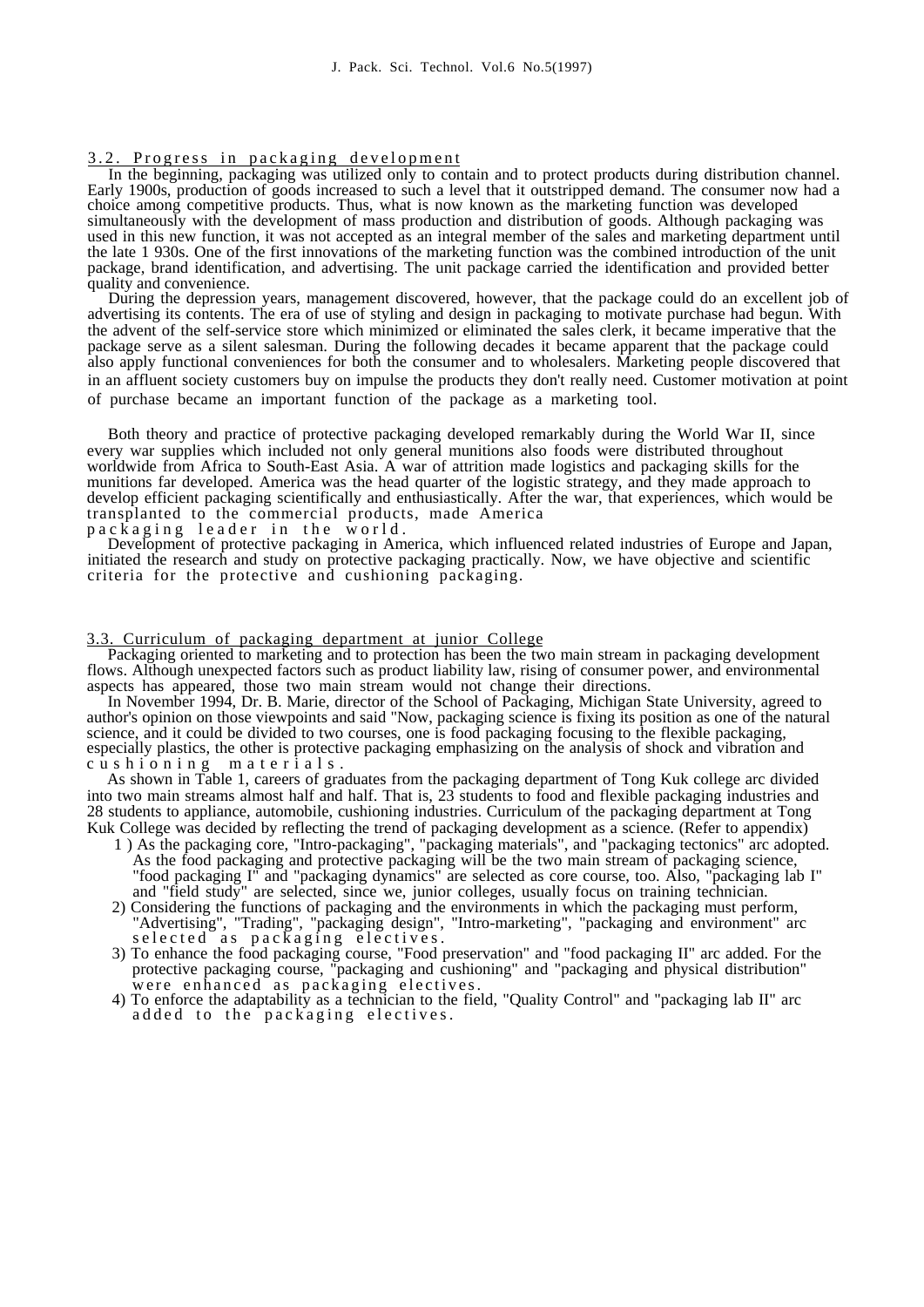| classification            | department            | persons        |
|---------------------------|-----------------------|----------------|
| Appliance, Electronics    | Research Lab          | 10             |
| <b>Flexible Packaging</b> | Q.C.                  | 15             |
| Foods                     | Packaging Development | 5              |
| Cosmetics, Toiletries     | W                     | 1              |
| Paperboard                | Q.C.                  | 10             |
| Cushioning, paper         | Development           | 4              |
| Automobile, Parts         | K.D.                  | 3              |
| Furniture                 | Development           |                |
| <b>Research Institute</b> | Researcher            |                |
| Trading                   | Trading               | I              |
| Magazine                  | Reporter              |                |
| Machinery                 | Development           | $\overline{c}$ |
| Printing                  | Development           |                |
| Study, overseas           | China, U.S.A.         | 4              |
| Total                     |                       | 59             |

<Table 1> Careers of graduates from the packaging department, Tong Kuk College

#### **4.Conclusion**

The definition "Packaging is the custom-made to the product" has already become traditional and classical definition. liven today, most packages arc designed and developed by that manner. However, complicated consumer requirements and so many packaging related regulations and laws influence not only the products but also the packages. It has been very difficult tasks for packaging professionals to develop the efficient, marketable, environmental packaging.

Packaging must be independent and integrated natural science and be studied by the packaging professionals. If the image of the industry and those who work in it lo change, then there needs to be professional education available.

Packaging is one of the largest industries in the world. Without packaging, international trade could not be materialized. Countries in the Asia/Pacific region need creative, innovative, and professionally educated man powers to ensure that (heir products have the efficient packaging to compete on world markets.

In the near future, Korea will extend the packaging degree course up to the university level. Korea Society of Packaging Science and Technology(KOPAST) has a aim to set up packaging departments at the universities at least 2 in the capital city area and 2 in the provincial area.